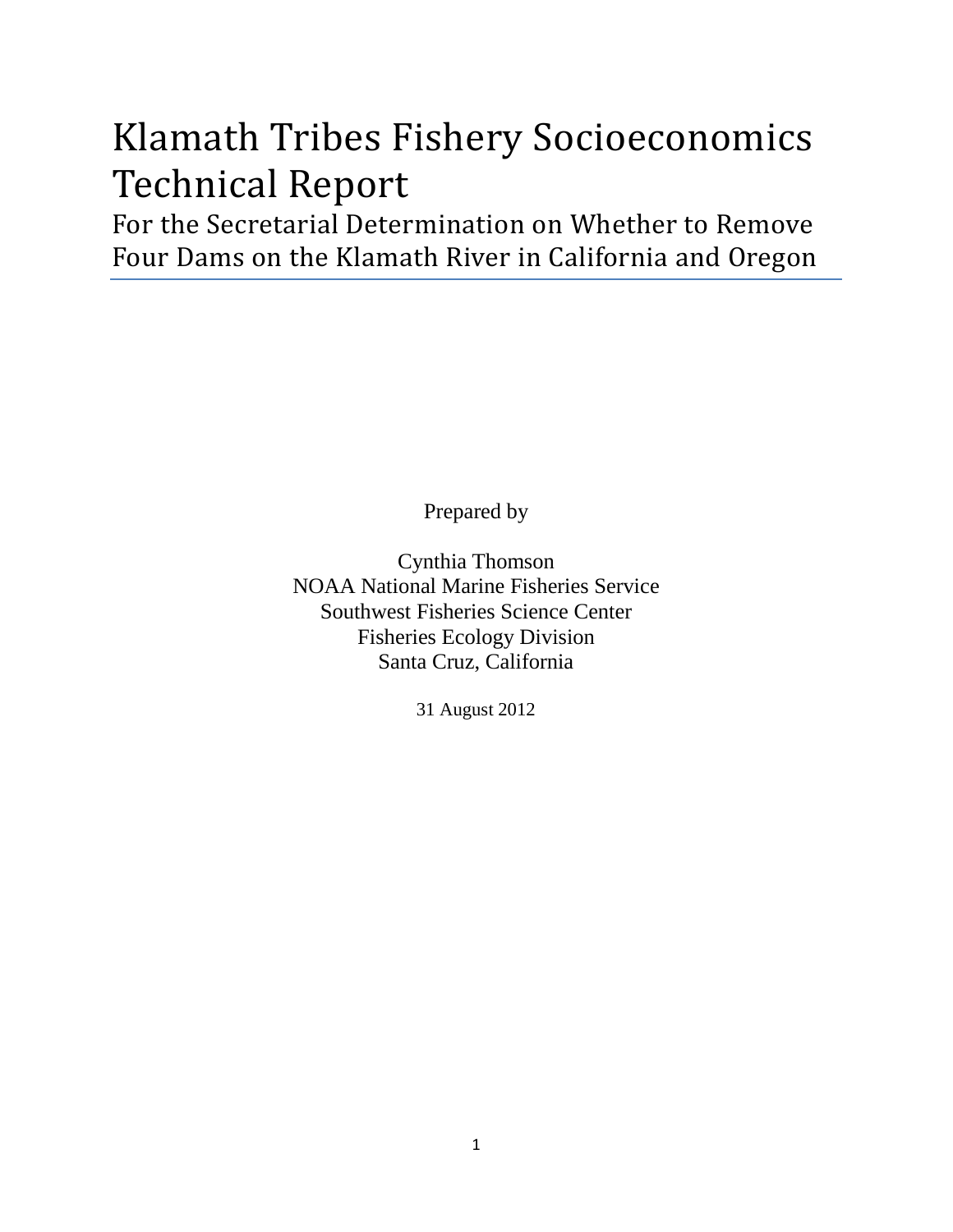## **Abbreviations and Acronyms**

| <b>DRA</b>         | Dam Removal Alternative                                     |
|--------------------|-------------------------------------------------------------|
| <b>EDRRA</b> Model | Evaluation of Dam Removal and Restoration of Anadromy Model |
| <b>ESA</b>         | <b>Endangered Species Act</b>                               |
| <b>ESU</b>         | <b>Evolutionarily Significant Unit</b>                      |
| <b>IGD</b>         | Iron Gate Dam                                               |
| <b>KBRA</b>        | Klamath Basin Restoration Agreement                         |
| <b>KRFC</b>        | Klamath River Fall Chinook                                  |
| <b>NAA</b>         | No Action Alternative                                       |
| <b>NMFS</b>        | <b>National Marine Fisheries Service</b>                    |
| <b>PFMC</b>        | Pacific Fishery Management Council                          |
| <b>SONCC Coho</b>  | Southern Oregon Northern California Coast Coho              |
| <b>USDOI</b>       | U.S. Department of the Interior                             |
| <b>USFWS</b>       | U.S. Fish and Wildlife Service                              |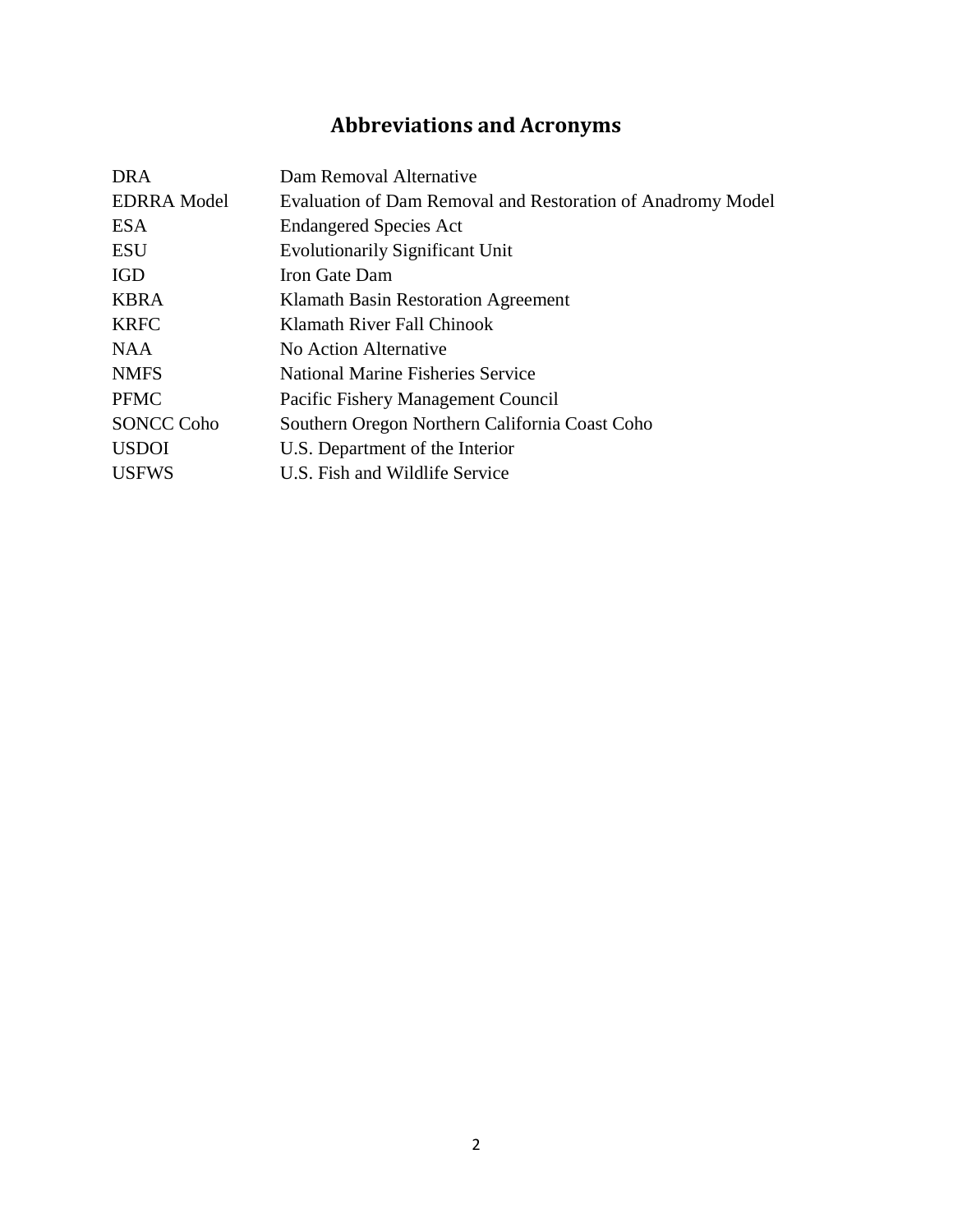|                                                 | Page           |
|-------------------------------------------------|----------------|
|                                                 | 2              |
|                                                 | 3              |
|                                                 | $\overline{4}$ |
|                                                 | 5              |
| $\mathbf{L}$                                    | 6              |
| $\Pi$ .                                         | 6              |
|                                                 | 6              |
|                                                 | 9              |
|                                                 | 10             |
|                                                 | 10             |
|                                                 | 11             |
|                                                 | 11             |
|                                                 | 12             |
|                                                 | 12             |
|                                                 | 12             |
|                                                 | 13             |
|                                                 | 13             |
|                                                 | -13            |
|                                                 | 15             |
|                                                 | 16             |
|                                                 | 16             |
|                                                 | 19             |
|                                                 |                |
|                                                 |                |
|                                                 | 21             |
|                                                 | 21<br>22       |
| a. Evaluation of Dam Removal and Restoration of |                |
|                                                 | 22             |
| b.                                              | 25             |
| $\mathbf{c}$ .                                  | 25             |
| d.                                              | 26             |
| $3_{-}$                                         | 27             |
| a <sub>z</sub>                                  | 27             |
| $\mathbf{b}$ .                                  | 28             |
| 4.<br>5.                                        | 28<br>29       |
| 6. Redband Trout.                               | 30             |

#### **Contents**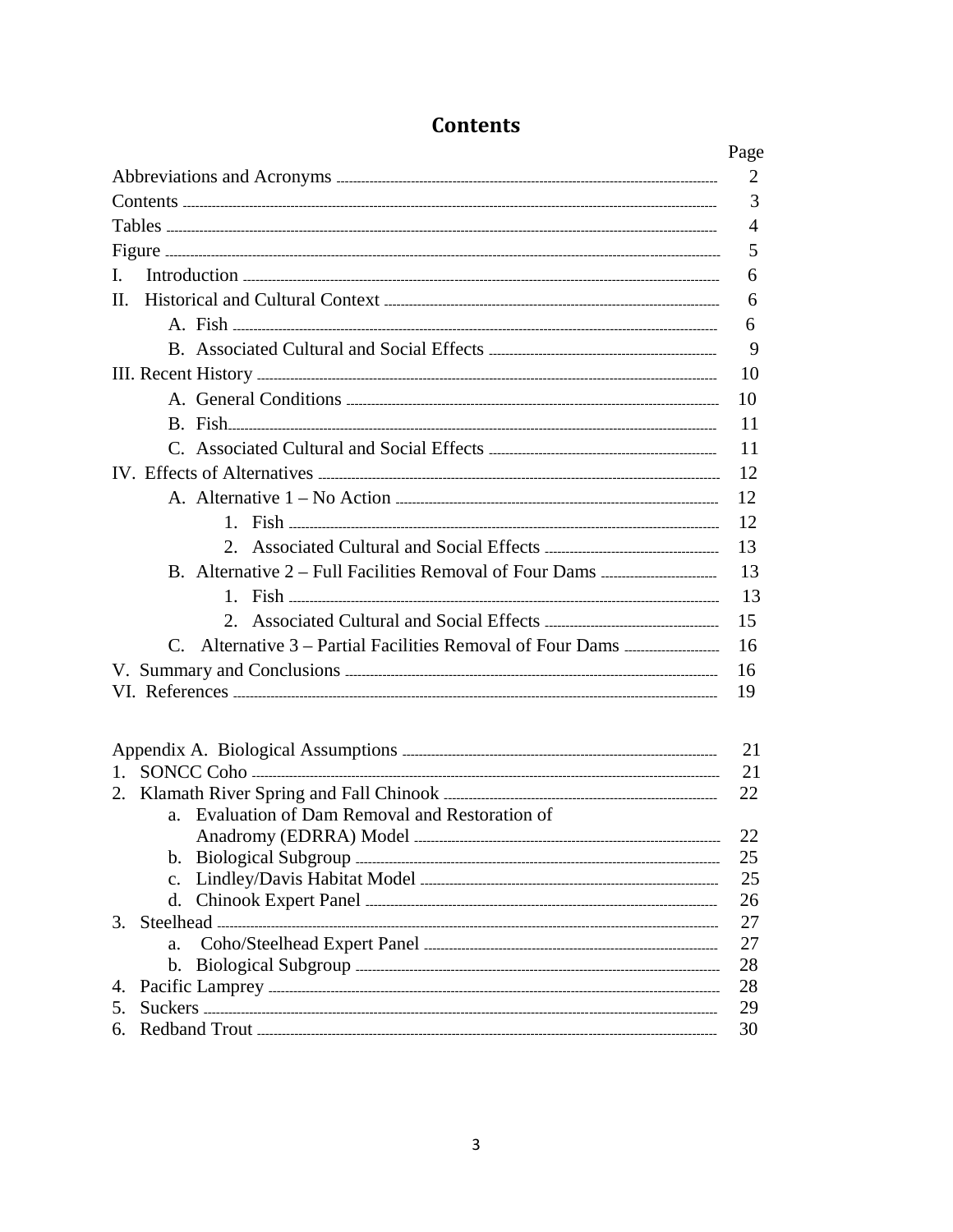### **Tables**

| Table |                                                                 | Page |
|-------|-----------------------------------------------------------------|------|
| $V-1$ | Effects of the no action and action alternatives on the Klamath |      |
|       |                                                                 | 16.  |
| $A-1$ | EDRRA model results for the tribal fishery under the no action  |      |
|       |                                                                 | 24   |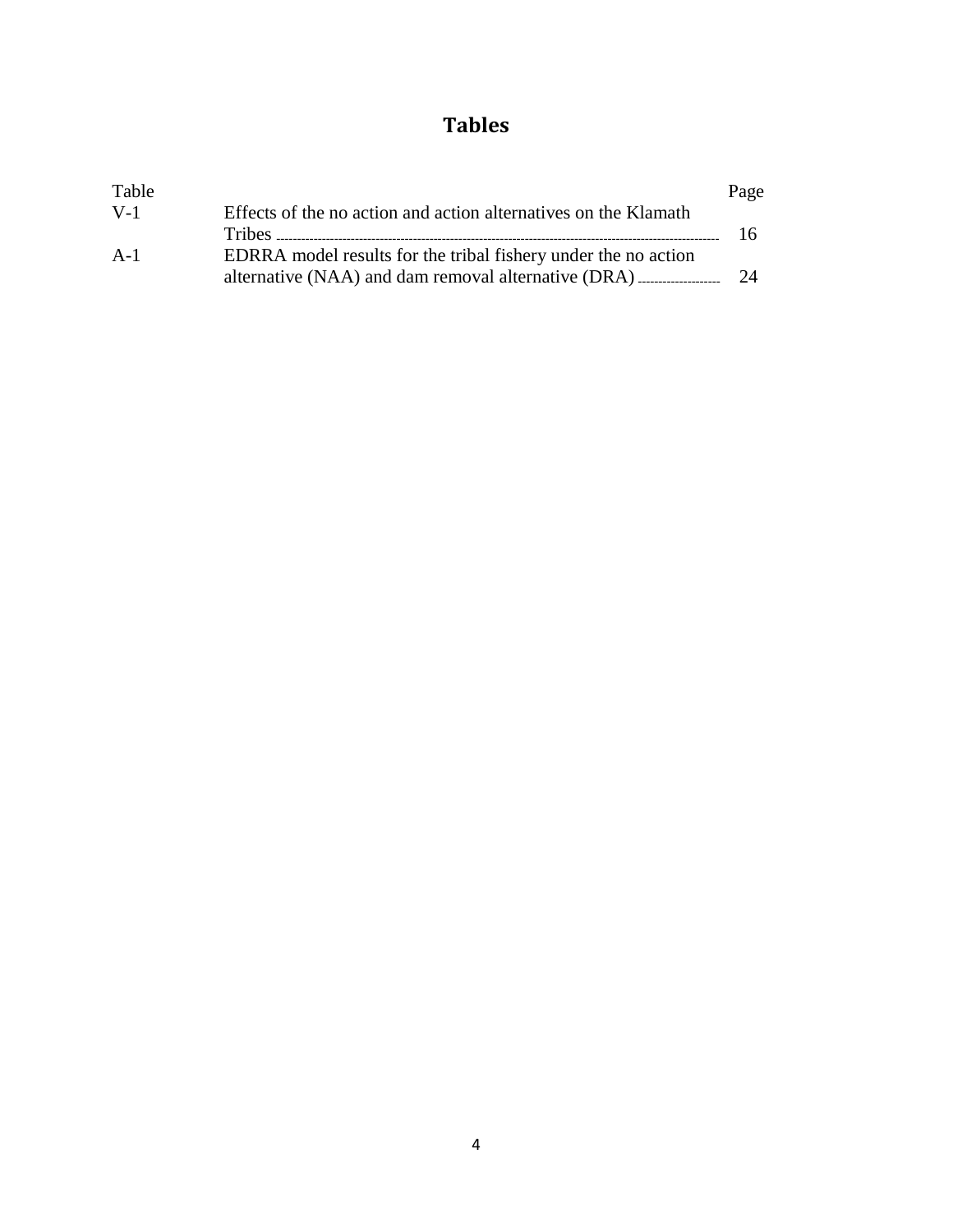## **Figure**

| Figure |                                                            | Page |
|--------|------------------------------------------------------------|------|
| $A-1$  | Harvest control rule used in the EDRRA model ( $E_n^0$ =   |      |
|        | natural area adult escapement in the absence of fisheries, |      |
|        |                                                            | 23   |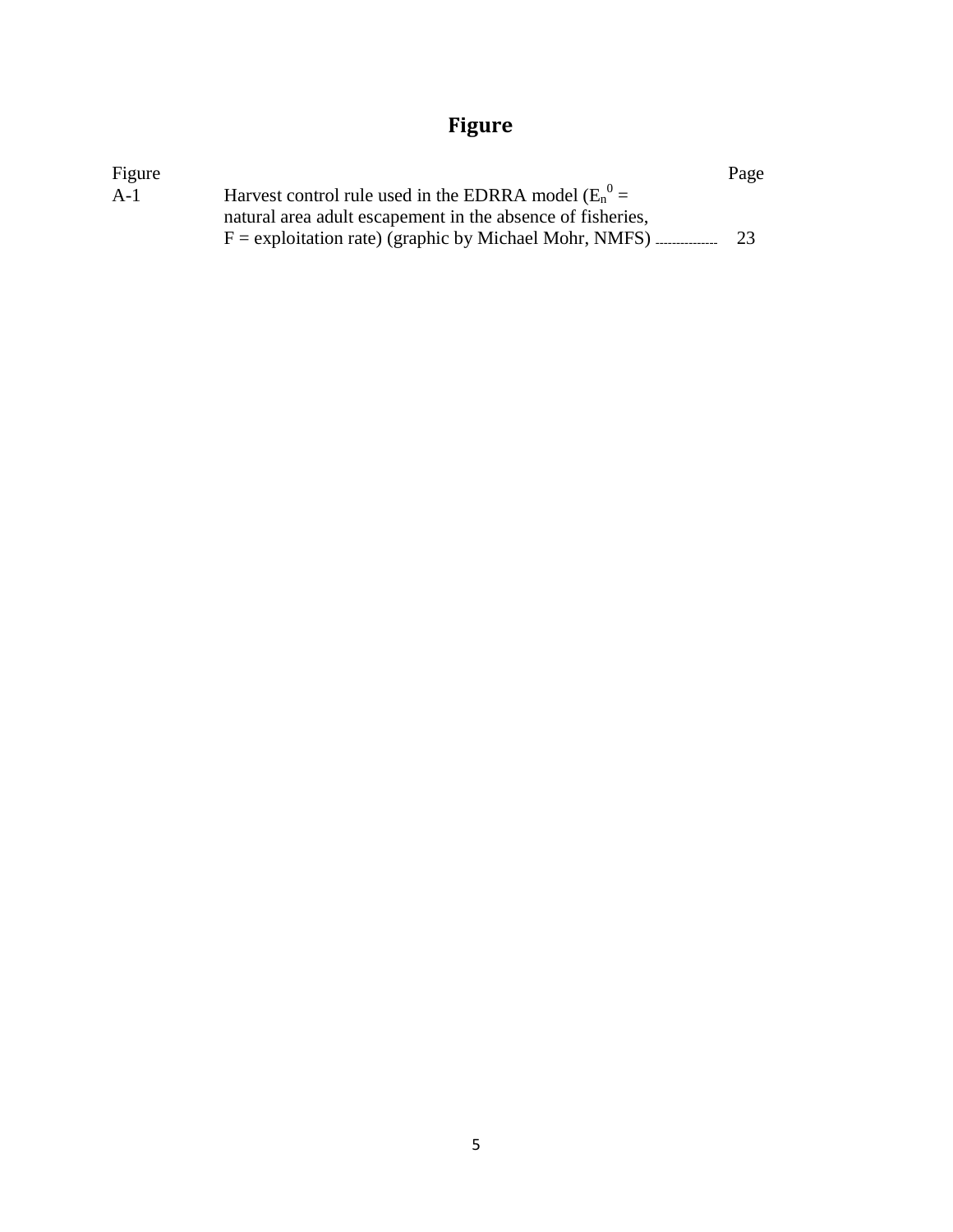#### **I. Introduction**

In accordance with the terms of the Klamath Hydroelectric Settlement Agreement and contingent on Congressional authorization, the Secretary of the Interior will make a determination regarding whether removal of four Klamath River dams (Iron Gate, Copco 1, Copco 2 and J.C. Boyle) owned by the utility company PacifiCorp advances restoration of salmonid fisheries and is in the public interest. This report analyzes the effects of three alternatives that will be considered by the Secretary as they pertain to fishing opportunities for the Klamath Tribes:

- Alternative  $1 No$  Action: This alternative involves continued operation of the four dams under current conditions, which include no fish passage and compliance with Biological Opinions by the U.S. Fish and Wildlife Service (USFWS) and NOAA National Fisheries Service (NMFS) regarding the Bureau of Reclamation's Klamath Project Operation Plan.
- Alternative 2 Full Facilities Removal of Four Dams: This alternative involves complete removal of all features of the four dams, implementation of the Klamath Basin Restoration Agreement (KBRA 2010), and transfer of Keno Dam from PacifiCorp to the Department of the Interior (USDOI).
- Alternative 3 Partial Facilities Removal of Four Dams: This alternative involves removal of selected features of each dam to allow a free flowing river and volitional fish passage for all anadromous species. Features that remain in place (e.g., powerhouses, foundations, tunnels, pipes) would be secured and maintained in perpetuity. KBRA and transfer of Keno Dam are also part of this alternative.

Throughout this report, Alternative 1 is referred to as the no action alternative and Alternatives 2 and 3 as the action alternatives.

Section II discusses the Klamath Tribes' historical reliance on fish and tribal cultural and social practices associated with fish. Section III focuses on changes in fisheries and related practices that have occurred since the historical period. Section IV evaluates the effects of the no action and action alternatives on fisheries of the Klamath Tribes and associated cultural and social practices. Section V summarizes results and conclusions of the previous sections, and Section VI provides a list of references cited in the report. Appendix A discusses the biological assumptions that underlie the analysis of tribal fishery effects.

#### **II. Historical and Cultural Context II.A. Fish**

The Klamath Tribes consist of three historically separate tribes: the Klamath Tribe, the Modoc Tribe, and the Yahooskin band of Snake Indians. The Klamath Tribes once occupied large areas of the Upper Klamath Basin – including Upper Klamath Lake, Klamath Marsh and the Williamson River. The Tribes historically engaged in a seasonal round of harvest that included suckers (mullet), trout, and spring and fall Chinook. Fishing was often a large-scale affair, as large numbers of salmon and mullet spawned in the Upper Basin at roughly the same times and locations and were followed by trout who consumed the spawn of both species (Deur 2011).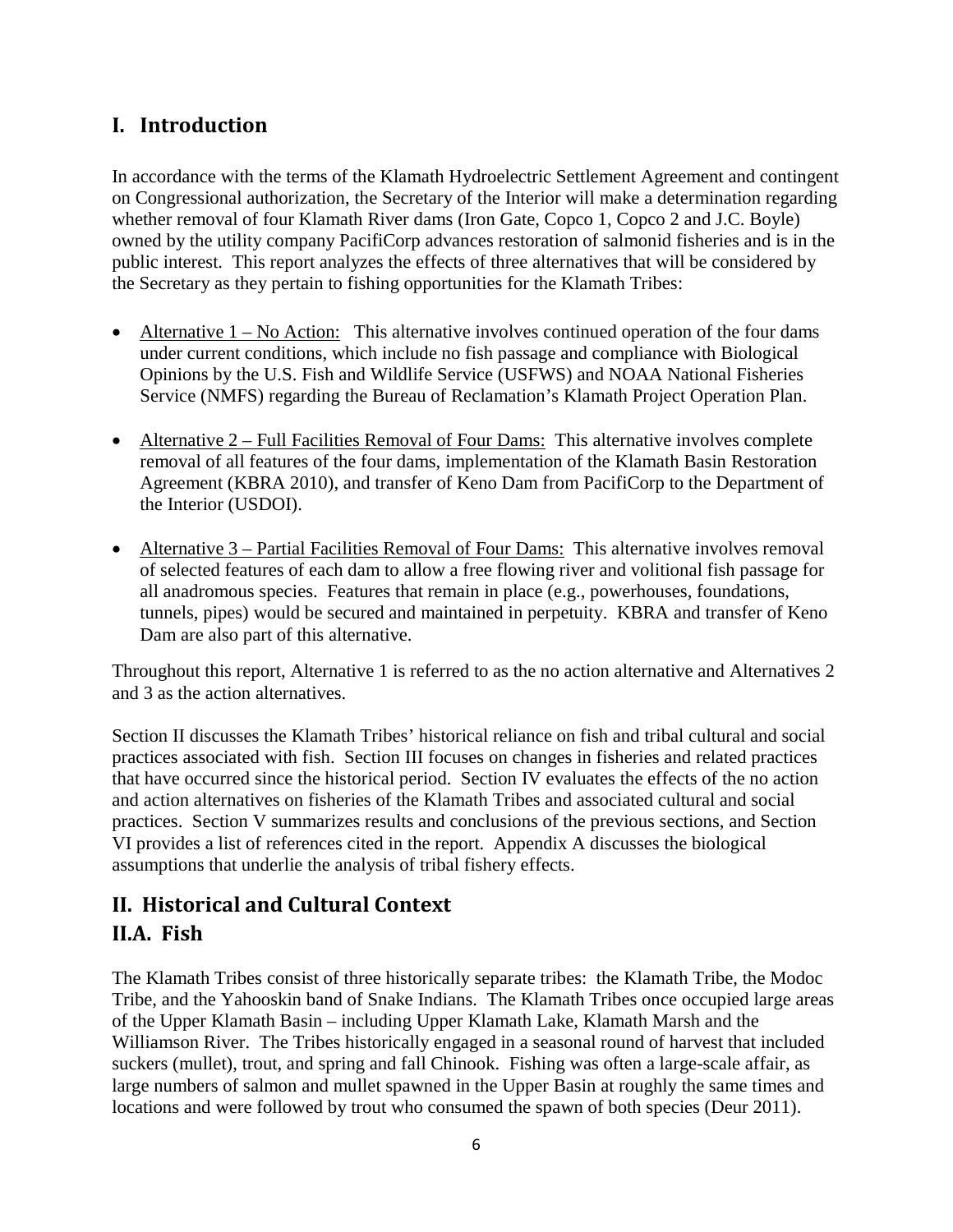Historical fish abundances were notably high in the Upper Klamath Basin:

- "Cope (1884) noted that Upper Klamath Lake sustained a 'great population of fishes' and was 'more prolific in animal life' than any body of water known to him at that time. Gilbert (1898) noted that the Lost River sucker was 'the most important food-fish of the Klamath Lake region.' At that time, spring sucker runs in 'incredible numbers' (Gilbert 1898) were relied upon as a food source by the Klamath and Modoc Indians and were taken by local settlers for both human consumption and livestock feed (Cope 1897, Coots 1965, Howe 1968)" (Stubbs and White 1993, p 4).
- "Those who like to see fish, immense congregations of them, all alive and running and most of them weighing from 2 to 6 pounds apiece, ought to be here now. Five minutes walk from Main Street brings one to the shores of the Klamath rapids, where every little nook, bay and tributary creek is so crowded with mullets that their backs stick out of the water" (Klamath Republican, March 21, 1901 as cited in Lane and Lane 1981, p 47).
- Lost River sucker was "the most important food-fish of the Klamath Lakes region....It is of vast importance to the Klamath Indians, who, during the spring run, catch it in immense numbers and cure it for winter use" (Jordan and Everman 1923: 54-56 as cited in Lane and Lane 1981, pp 48-49)

Salmon played a pivotal role in the seasonal round of harvest and the location of winter villages:

- "Tribal consultants largely agreed that most large-scale fishing of suckers and trout within the upper Klamath Basin traditionally was timed to coincide with salmon runs….ancillary activities, such as the hunting of large and small game, plant gathering, and a variety of social, economic, and cultural activities were timed to coincide with these major fish harvests, effectively making the salmon harvest the temporal foundation of much of traditional Klamath tribal life" (Deur 2011, pp 12-13).
- "Springtime salmon fishing marked the end of the lean winter months, and close proximity of winter villages to salmon fishing sites ensured that salmon would be detected and available from the onset of each year's spring run (an important point, as the exact dates of the first run varied)" (Deur 2003, p 17).
- "We have emphasized the comment about summer and autumn being especially the time for preparing a supply of fish for winter use. An important part of that supply was almost certainly salmon. Being relatively large fish and, being 'dry', having lost fat in their journey far up the river from the sea, they were efficiently prepared and not being fat, they kept well" (Lane and Lane 1981, p 83).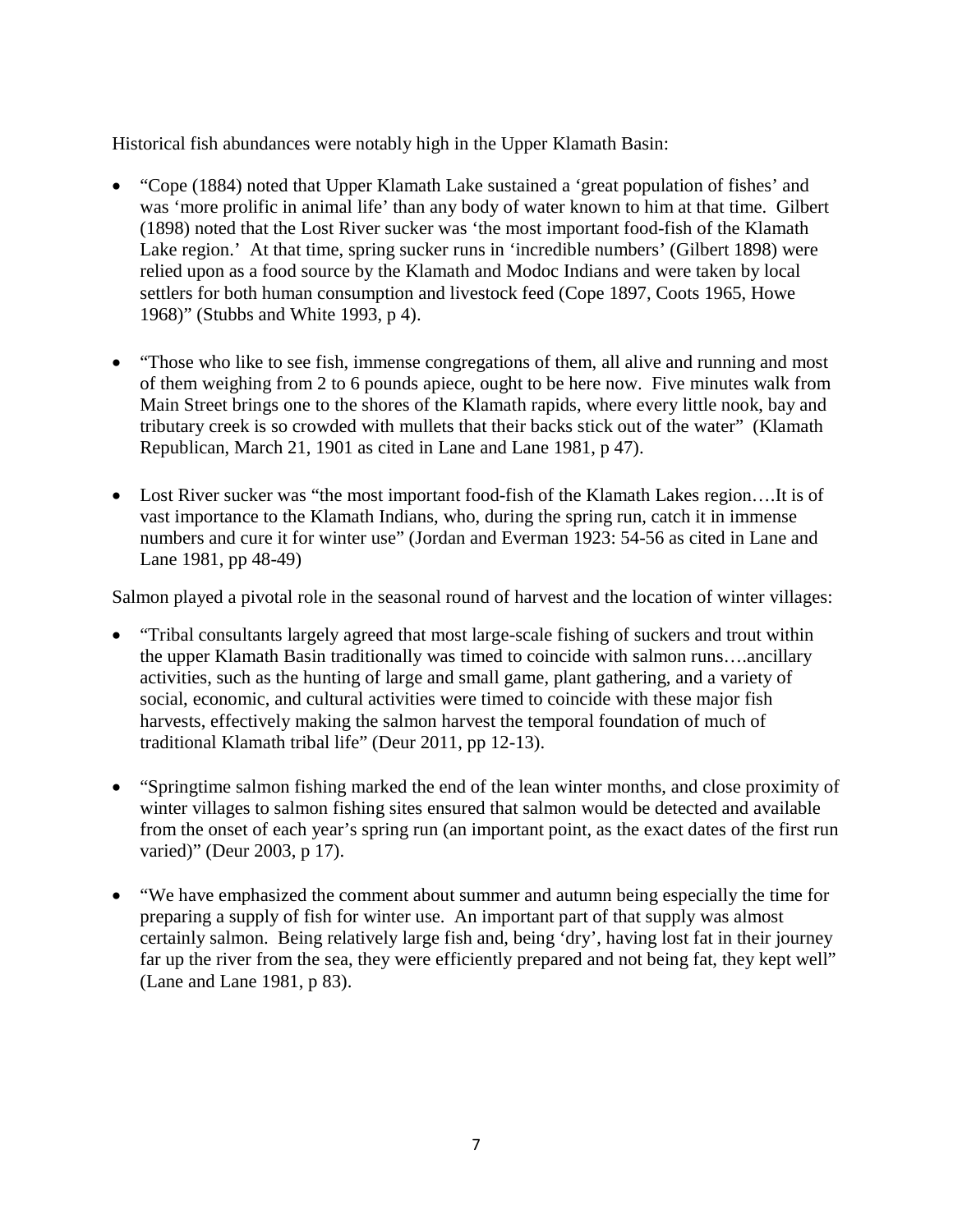The Klamath Tribes were well known for their diverse and specialized fishing technology:

"Over time, living in intimate association with their waterways and depending upon them for the major portion of their subsistence, the Klamath Basin peoples have selected, refined, and adapted fishing technology to make it pre-eminently suited to their particular environment to the point that almost every observant person who visited them and observed their culture has commented upon this adaptation" (Lane and Lane 1981, p 74).

Specialized gear adaptations served to facilitate harvest of particular species in particular locations. For instance, large triangular dipnets fastened to two 12-foot poles were used on open lake waters and in larger deeper streams; a smaller version was used in shallower areas. Large rectangular nets fastened to two poles were used in rivers; two men would wade in the water to maneuver the poles while others drove the fish into the net. Small-meshed set gillnets – 40 feet long, three feet wide – were staked to lake or river bottoms, with sticks used as floats and rocks as sinkers. For fishing in tules adjoining the lakes, a canoe-shaped basket was submerged 2-3 feet into the water and covered with dried fish eggs chewed and spit by fishermen into the water over the basket. When the fish congregated over the eggs, fishermen would trap the fish by raising the basket suddenly out of the water. Circular scoop nets were used to harvest suckers and trout from rocks in turbulent waters adjoining waterfalls. Spear fishing was limited to situations where visibility was adequate. Spears in varying configurations were used to harvest bottom-dwelling lake species such as suckers or when ice fishing for salmon; dipnets were another ice fishing method (Spier 1930, pp 150-153).

The Klamath Tribes adapted their fishing methods to technological change. In the mid-19<sup>th</sup> century, bone and wood spear points were replaced with steel, and torches were replaced with oil lamps for night fishing. Processing methods, which originally included drying and smoking, later expanded to include salting and canning. However, as noted by Deur (2011, p 20) "Despite all of these adaptions of pre-contact fishing technologies, many tribal members preferred to use time-honored methods, particularly spearfishing, to catch salmon until their extirpation from the upper Klamath Basin in the early  $20<sup>th</sup>$  century. Traditional spearfishing methods are still employed by many contemporary tribal members in the procurement of other fish, principally native trout."

Fishing was more than a means of physical sustenance. It was accompanied by behaviors and beliefs intended to honor the fish and their role in the ecosystem.

- "Salmon fishing, like trout and mullet fishing, was said to be guided by certain protocols, which ritualistically acknowledged the spirited and sentient qualities of these fish, and regulated human exploitation of these fish. A number of potentially offensive behaviors were strictly prohibited before and during the salmon harvest, including public displays of irreverence or disrespect" (Deur 2011, pp 25-26).
- "Respecting any fish that is caught with difficulty, for instance those speared through the ice, its gall (bis) must be thrown back into the water else others will cease to come….This practice is called notowa'ble a'mbotot, to throw back into the water" (Lane and Lane 1981, p 75).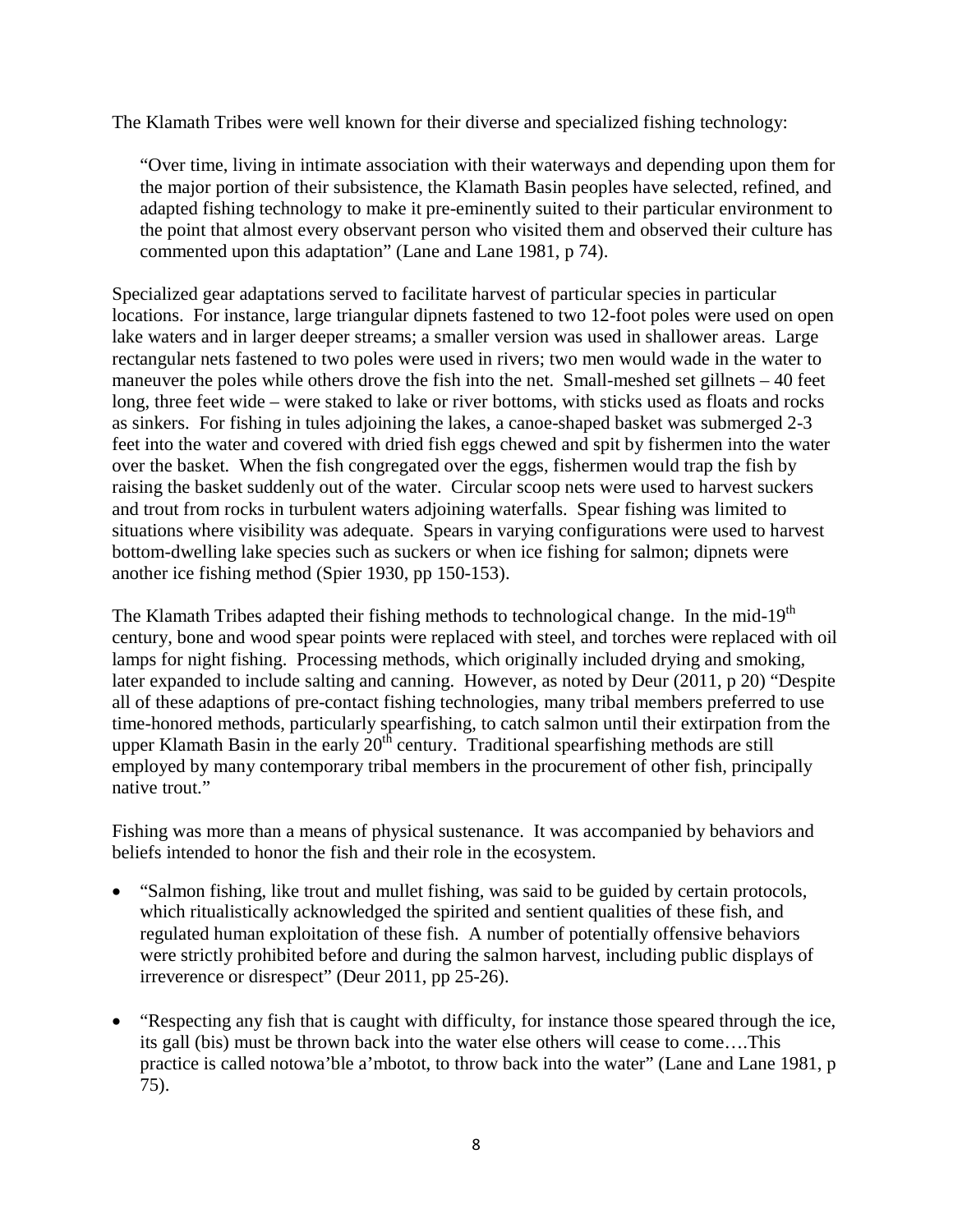The Klamath Tribes did not recognize exclusive rights to harvest or to specific fishing spots:

"There is no individual ownership of fishing places, as with dams. Nor, for that matter, are there proprietary rights to hunting territories, berry or seed patches. A chief has no control, no ownership of fishing rights. Even those whose permanent dwellings are near the dams have no particular claim to them. To be sure, one might ask those who live near-by to fish in the spot for him, but solely because they know best now to use the nets there. One reason for this is that the fish dams date from remote antiquity. They are, in fact, said to have been built by Kemŭ'kŭmps. They are quite common in the rivers wherever a shelf of rock in the stream bed favors their construction. Their purpose is to create an eddy of still water in which the fish can be netted when they take refuge from the swift current. Most of them have been destroyed by the loggers who have cleared the channels of obstructions to float their logs. Gatschet seems to doubt that these are artificial constructions, but it is clear that only the foundation is a natural configuration….Weirs are not used in connection with dams; in fact they are unknown to the Klamath" (Spier 1930, p 149).

#### **II.B. Associated Cultural and Social Effects**

According to Deur (2011, p 33), "Prior to the construction of the Klamath hydroelectric dams, the harvest of this dietary staple [salmon] was the focus of a wide range of social, cultural and economic activities that extended into every aspect of daily life." The arrival of the spring run was of particular significance.

"A number of tribal members spoke of first salmon ceremonies conducted at the beginning of each year's run to ritually distribute the salmon fish and honor the salmon. Ceremonies were said to last two or three days, and involved large salmon feasts celebrating the return of the salmon and the end of winter hunger" (Deur 2003, p 29).

"Despite the clear pre-contact importance of trout and suckers, it was only after salmon was unavailable…that these other fish became as central within the diet of the Klamath Tribes as was seen in the 1920s, 1930s, and 1940s " (Deur 2011, p 31). At that time, first salmon ceremonies were supplanted by a first sucker ceremony.

"In place of the first salmon ceremony common among the Northwest Coast tribes, the Klamath have an observance over the first sucker. The locale is wo'kstat on the bank of Sprague river near the settlement komă'ĕksi, south of Braymill. Above this spot is a cave styled the home of Kemŭ'kŭmps, the culture hero. The first sucker is roasted and allowed to burn to ashes. Those that follow must not be taken home but roasted there, else no more will come" (Spier 1930, pp 148-149, written after construction of the Copco 1 dam blocked access of anadromous fish to the upper Basin).

Salmon also served to foster cultural values and cement social relationships within the community and with trading partners:

• "Salmon was also typically shared within the community, with tribal members catching surplus salmon to feed the elderly, children, and those with disabilities that prohibited participation in the salmon harvest. This practice received frequent mention by tribal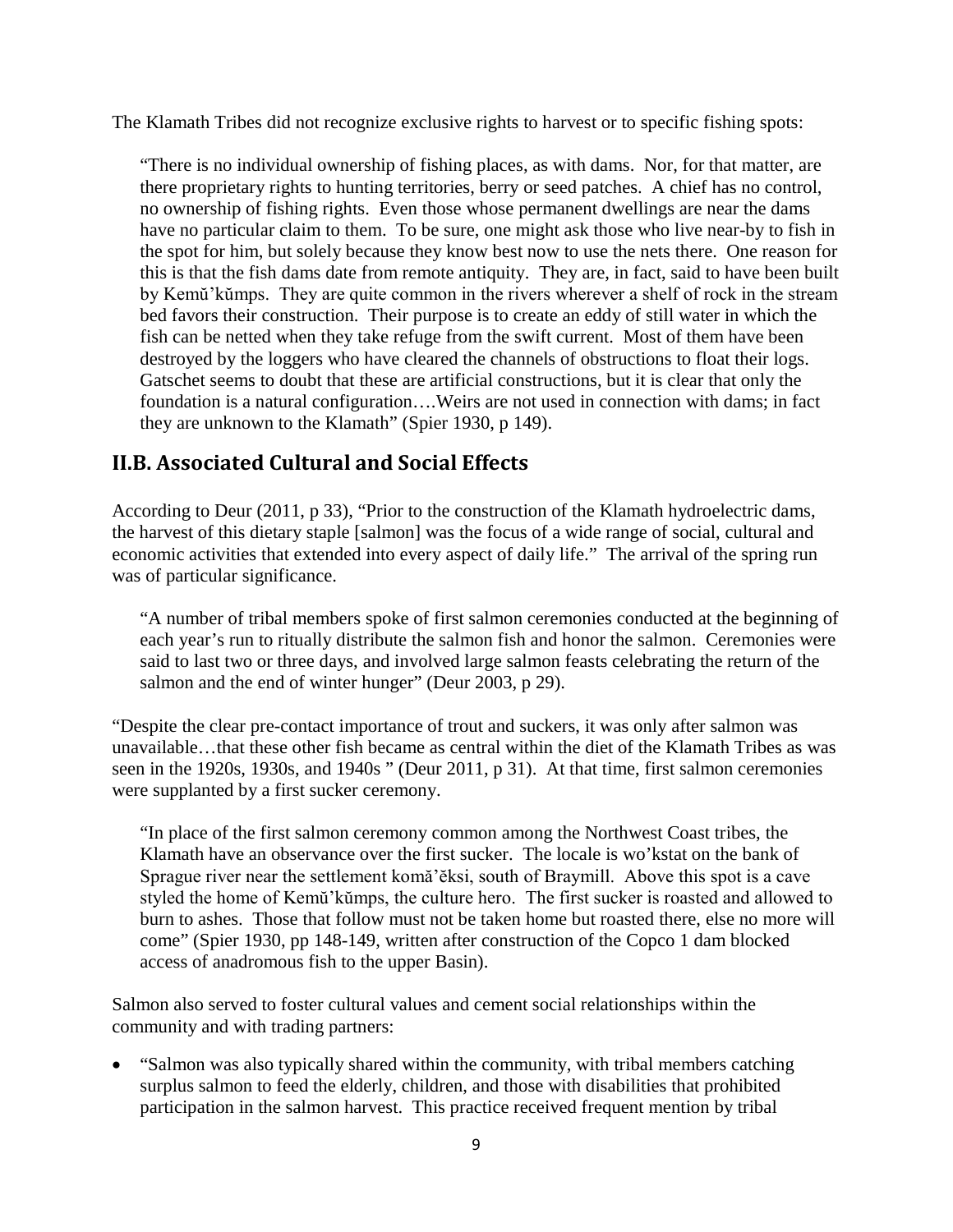members participating in the current study, but also appears in classic ethnographic treatments of the Klamath Tribes (e.g., Gasquet 1890: 136; Barker 1963a: 135). This redistribution cemented social bonds within and between communities, in addition to insuring the food security of the community as a whole" (Deur 2003, p 23).

• "Tribal groups with salmon fishing rights along the Klamath Canyon traded dried salmon with tribal groups visiting from other areas with little or no salmon, such as Paiute and interior Achumawi communities. Trade, consultants indicated, was 'not only economic, but a social exchange.' Families and communities often participated in trade even when there were no particular economic incentives, to cement social bonds, mediate disputes, or to maintain economic alliances that might, at some future time, prove valuable" (Deur 2003, pp 9-10).

The decline in spring run Chinook began prior to the construction of Copco 1 Dam due to factors such as mining and unregulated cannery operations at the river mouth (Snyder 1931). Construction of Copco 1 eliminated much of the spawning and rearing habitat for the spring run (Hamilton *et al*. 2011) and eliminated access of the Klamath Tribes to both fall and spring Chinook . The abrupt loss of this important food source necessitated rapid changes in dietary habits and livelihoods. Adaptive strategies included intensified harvest of less desired species (mullet, trout, deer), diversion of fishing effort to other areas (e.g., upper Rogue River), and attempts to obtain salmon through barter arrangements. Out-of-area fishing and barter proved to be untenable as a regular practice – due to the distances traveled, the relatively small amounts of salmon obtained, and the need to meet obligations closer to home. Moreover, salmon obtained elsewhere did not have the same cultural significance as salmon harvested by tribal members on their own fishing grounds. After almost a century without salmon, first salmon ceremonies have ceased and been replaced by ceremonies focused on other species or prayers for the return of salmon. Efforts by the Klamath Tribes to educate the younger generations regarding the cultural and social importance of salmon are challenged by the lack of direct experience with salmon in their daily lives (Deur 2011).

#### **III. Recent History III.A. General Conditions**

The Klamath Tribes currently own approximately 600 acres in Klamath County, Oregon. Tribal enrollment was 3,579 in 2005. The unemployment rate (defined as the percentage of adults who are available for work but unemployed, regardless of whether or not they have recently looked for work) was 21 percent in 2005 (BIA 2005). Per capita income of Indians residing in Chiloquin, Oregon (predominantly members of the Klamath Tribes) and Indians residing in Klamath County (including but not limited to Klamath Tribes members) in 1999 was \$8,646 and \$10,457 respectively – both lower than per capita income of the general population of Klamath County (\$16,719). The percent of the population below the poverty level follows a similar pattern: 40 percent of Indians in Chiloquin, 40 percent of Indians in Klamath County, and 17 percent of the general Klamath County population (U.S. Census 2000).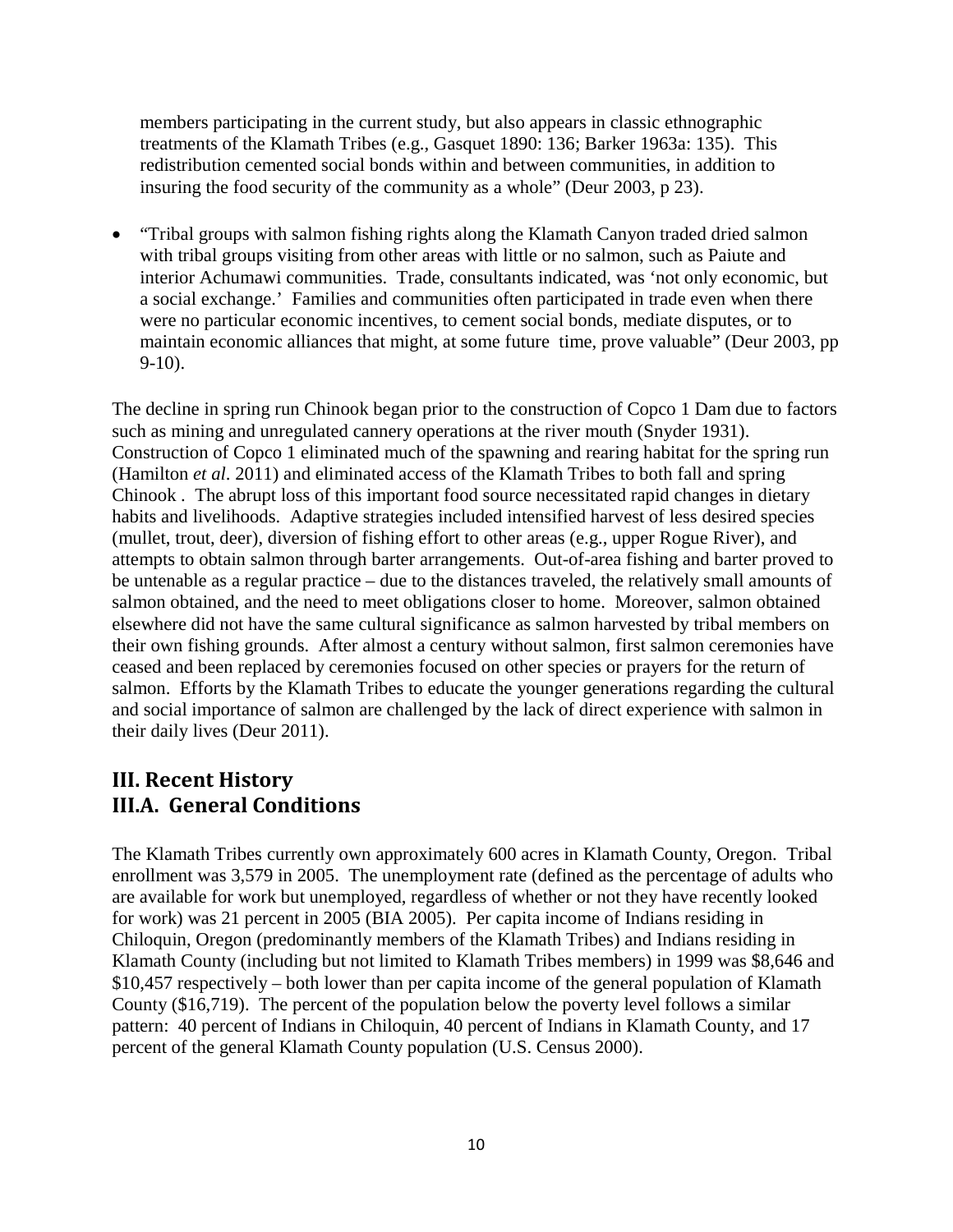#### **III.B. Fish**

As indicated in Section II.B, Lost River (c'waam) and shortnose (qapdo) suckers became increasingly important sources of sustenance after the loss of salmon harvest opportunities. At that time, suckers were also harvested in non-tribal recreational and commercial fisheries. Studies conducted by the Klamath Tribes, Oregon Department of Fish and Wildlife and the U.S. Fish and Wildlife Service in the early 1980s confirmed the poor status of these populations. The Klamath Tribes curtailed their sucker fishery in 1985 and closed it entirely in 1986 (Markle and Cooperman 2001). In 1988, Lost River and shortnose suckers were listed as 'endangered' under the ESA. The only fish species currently available to the Klamath Tribes is redband trout. Klamath Tribe regulations allow subsistence harvest of trout – five fish per day on the Williamson River and up to ten fish per day in other areas (Buchanan *et al*. 2011).

#### **III.C. Associated Cultural and Social Effects**

Loss of access to salmon and mullet has had profound effects on the dietary habits and wellbeing of the Klamath Tribes – as well as their cultural, ritualistic and social lives.

- "Entire domains of traditional ceremonial practice were largely eliminated by these changes, with most tribal members discontinuing salmon-related ritual entirely" (Deur 2011, p 44).
- Diabetes, hypertension, obesity, and related cardiovascular ailments are described as being particularly widespread, reflecting dramatic changes in food consumption and procurement patterns" (Deur, 2011, p 41).
- "Many consultants noted that, in addition to a regional decline in the availability of salmon, barter has been declining in recent decades due in part to a reduction in the availability of mullet, deer and other items traditionally used for barter by members of the Klamath Tribes" (Deur 2003, p 34).

Despite these challenges, members of the Klamath Tribes have been persistent in ensuring continuation of practices and values that have been a part of their world view for many centuries.

- It has been almost a century since access to salmonids have been lost to the Klamath Tribes. "Still, past studies of ceremonial activities of the Klamath Tribes have demonstrated that shocks associated with the loss of salmon stimulated heightened religious activities in key ceremonial centers of the tribe….People have applied portions of salmon-related ritual to other species, or have shifted their ritual activities to efforts to 'pray…for the salmon to return'" (Deur 2011, p 44).
- "Similar ritual traditions tied to mullet and trout still persist" (Deur 2011, p 27). Every spring the Klamath Tribes release two suckers (c'waam) raised in their Aquatic Research Center into the river as part of their Return of the C'waam Ceremony. Such rituals are directed toward recovery of a species and fishery that has been lost over the past 25 years.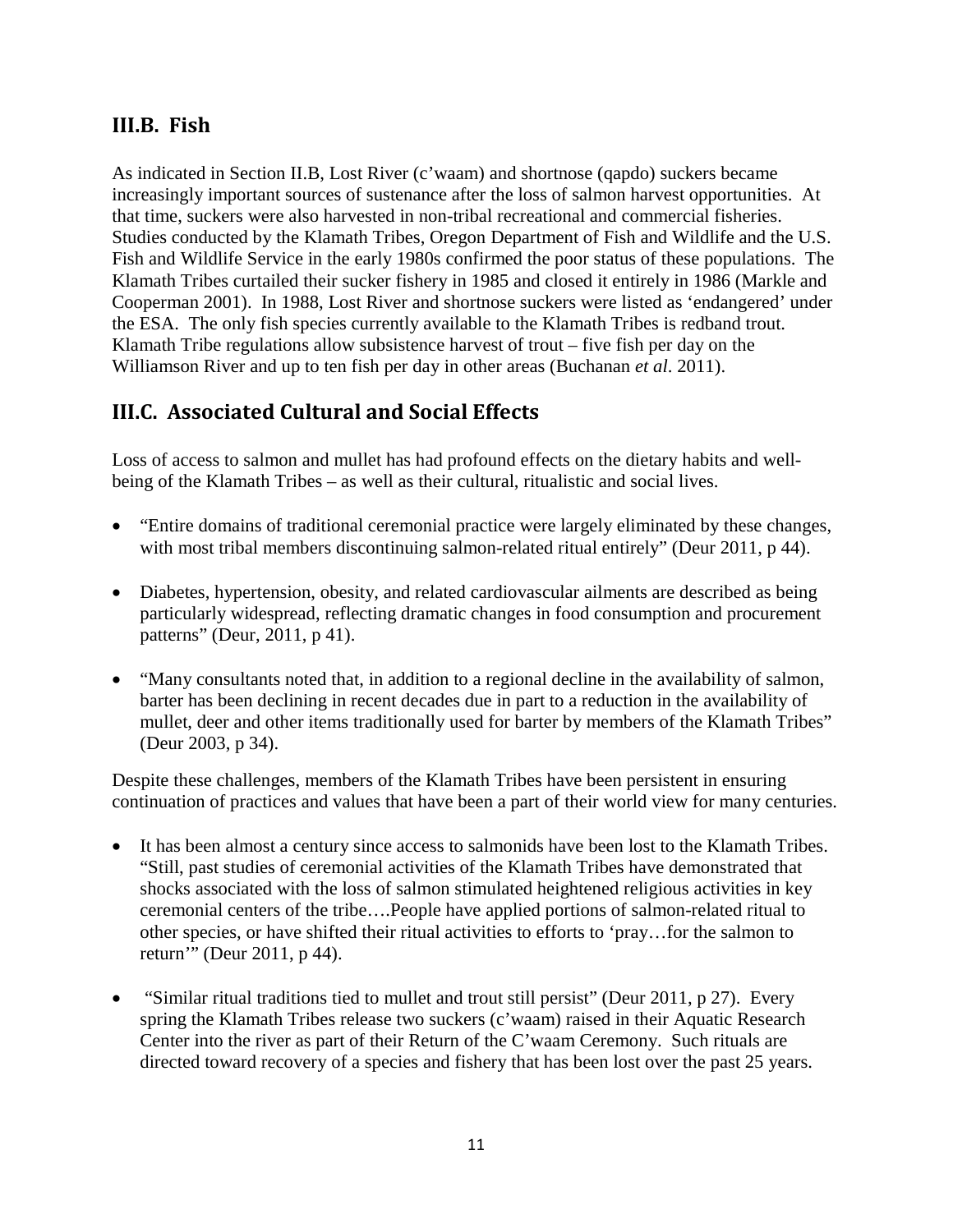- "Ritual efforts to influence water levels and water quality for the benefit of fish are also conducted by contemporary tribal members" (Deur 2003, p 29).
- "...tribal members insist of the major traditional fishing stations, that 'they are all being used today,' whether for subsistence purposes, ceremonial activities, historical memorialization, or instruction of children on tribal history and culture" (Deur 2011, p 47).
- "These practices [sharing fish with elders and other community members] are still a source of pride among tribal members today. A number of consultants describe how young people still share the catch of other fish species, especially trout and mullet, in the traditional manner….Young men who go on salmon fishing trips outside of the upper Klamath basin often redistribute modest quantities of salmon among tribal members, and such salmon is highly prized" (Deur 2003, p 23).

#### **IV. Effects of Alternatives IV.A. Alternative 1 – No Action IV.A.1. Fish**

Little change in harvest opportunity is expected under the no action alternative:

- Chinook: "Under conditions with dams, commercial and in-river harvest would continue as restrictions and quotas (met before escapement) allow as has occurred in the past" (p 4 of "Questions for Expert Panel on Chinook Salmon in the Klamath Basin" – Goodman *et al*. 2011).
- SONCC coho ESU: The Southern Oregon Northern California Coast (SONCC) coho Evolutionarily Significant Unit  $(ESU)^{1}$  $(ESU)^{1}$  $(ESU)^{1}$  was listed as 'threatened' under the Endangered Species Act (ESA) in 1997. Based on viability criteria specified by Williams *et al.* (2008), the SONC coho ESU is not likely to be de-listed under current conditions (see Appendix A.1).
- Steelhead: "Current Conditions will not, in the short to medium term, result in an expansion of the [steelhead] fishery. Projecting harvest under the Current Conditions depends on the fate of the hatcheries and specifics of harvest policies into the future, which are insufficiently defined at this time" (Dunne *et al*. 2011, p 58) (see Appendix A.3.a).
- Pacific lamprey: "In the absence of dam removal, the habitat conditions described previously [for Pacific lamprey] will persist with only subtle changes due to foreseeable hydrological changes" (Close *et al*. 2011, p 23) (see Appendix A.4).
- Suckers: Lost River sucker (LRS) and shortnose sucker (SNS) were listed as 'endangered' under the ESA in 1988. "With declining populations [of suckers] under the current

<span id="page-11-0"></span><sup>&</sup>lt;sup>1</sup> An Evolutionarily Significant Unit is a population or group of populations that is reproductively isolated and of substantial ecological/genetic importance to the species (Waples 1991).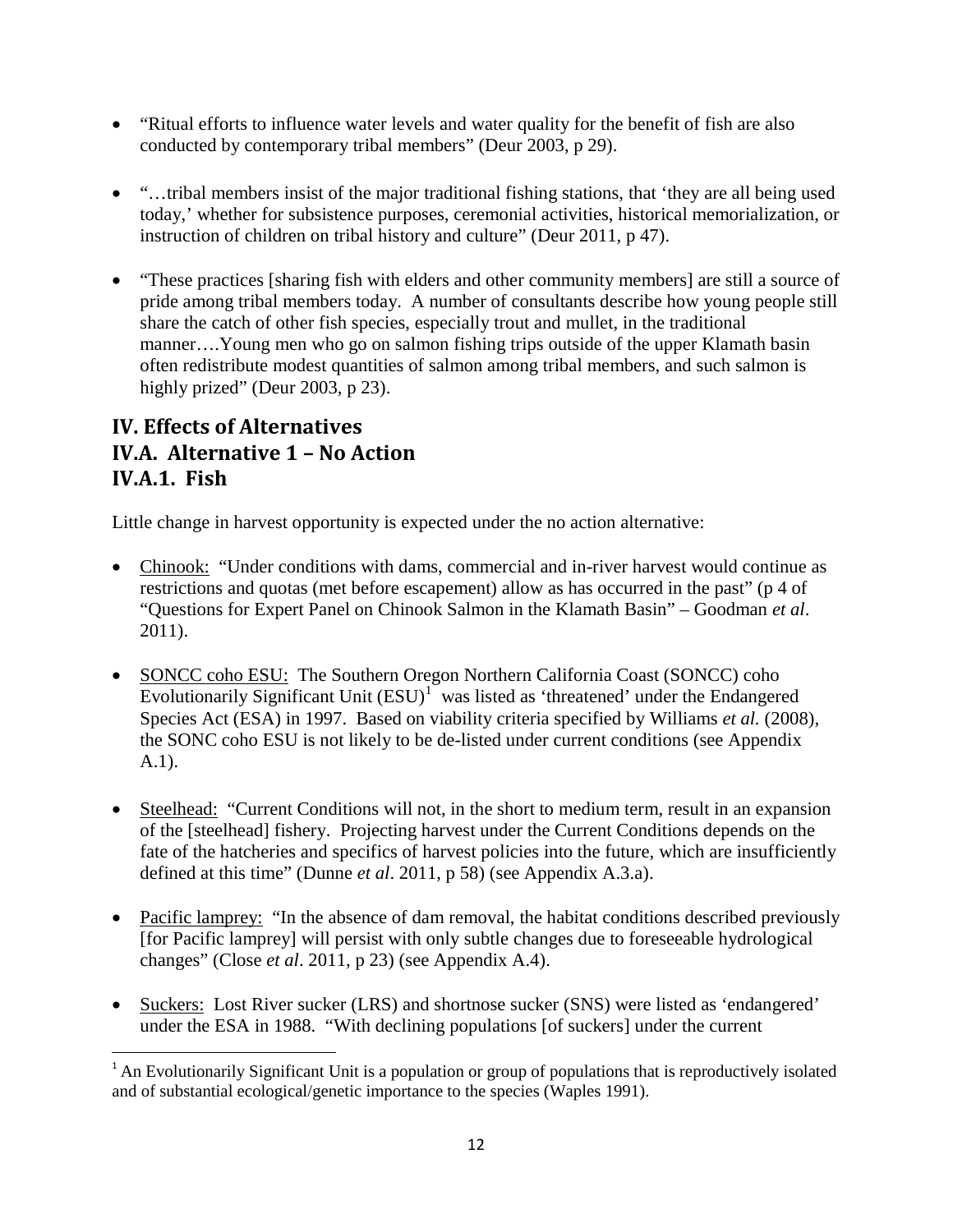conditions, there are no opportunities for tribal or recreational harvest" (Buchanan *et al*. 2011, p 71) (see Appendix A.5).

• Redband trout above Keno Dam: "Under the Current Conditions with Dams, distribution and abundance of Lake/River redband/rainbow trout is expected to remain stable…." (Buchanan *et al*. 2011, p 72) (see Appendix A.6).

#### **IV.A.2. Associated Cultural and Social Efffects**

Consistent with the lack of change in harvest opportunities expected under the no action alternative, little change in associated cultural and social practices (as described in Section III.B and III.C) is likely to occur under this alternative.

#### **IV.B. Alternative 2 – Full Facilities Removal of Four Dams IV.B.1. Fish**

Sedimentation and water quality changes associated with dam removal may have adverse short term effects on fish stocks that inhabit areas below the dams. However, these effects are generally expected to be short-lived:

- Chinook salmon: "Dam removal does not have a substantial multi-year adverse impact on mainstem Chinook salmon" (Goodman *et al.* 2011, p ii) (see Appendix A.2.d).
- SONCC coho ESU and steelhead: "The short-term effects of the sediment release will be sediment concentrations in the range of 1,000 to more than 10,000 milligrams per liter (mg/L), which will be injurious to upstream migrants of both species [coho and steelhead], and especially to any adult steelhead or 'half pounders' that hold or spawn in the mainstem. However, these high sediment concentrations are expected to occur for periods of a few months in the first two years after the beginning of reservoir lowering and sediment flushing. For a few years after that period, suspended sediment concentrations are expected to be higher than normal, especially in high flow conditions, but not injurious to fish" (Dunne *et al*. 2011, pp 18-19) (see Appendices A.1. and A.3.a).
- Pacific lamprey: "Because they live burrowed in the soft sediments, there will likely be minimal increases in larval mortality rates of existing Pacific lamprey larvae in the mainstem Klamath River after dam removal. The larvae will likely relocate or adjust their burrow tubes to maximize feeding and respiration" (Close *et al*. 2010, p 33) (see Appendix A.4).
- Suckers: "Short-term impacts of dam removal on LRS and SNS are minimal because most adults currently found in all the reservoirs downstream of Keno Dam will be captured and relocated to Upper Klamath Lake" (Buchanan *et al.* 2011, p 65) (see Appendix A.5).
- Redband trout: "The population of redband/rainbow trout found in the reach between Keno Dam and J.C. Boyle Reservoir would not be directly impacted by the short-term effects of dam removal because they are upstream of all proposed activities. Redband/rainbow trout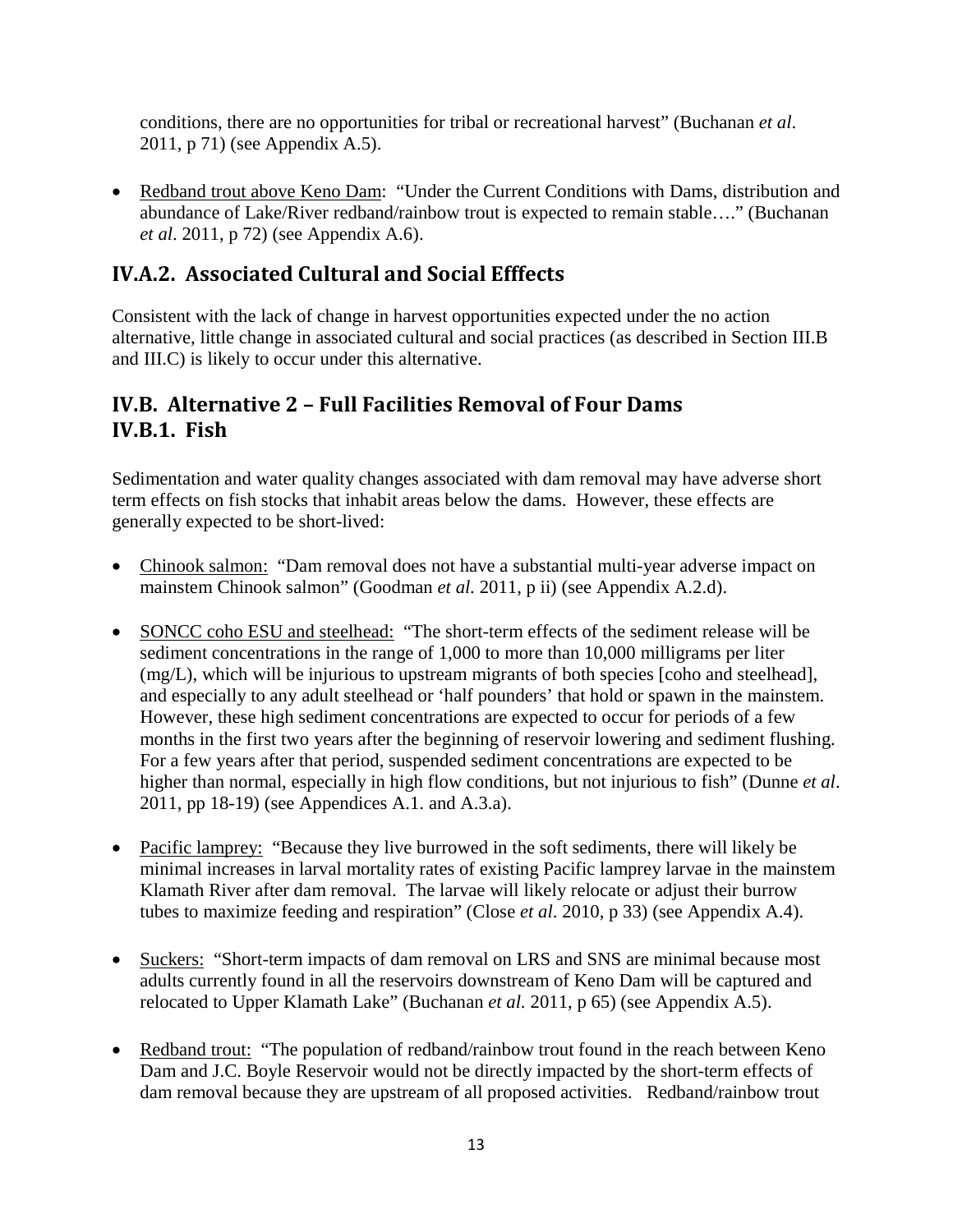found in the free-flowing reaches between the other downstream reservoirs would be directly impacted during dam removal….the major effects would come through sediment flushing….The duration of the sediment plume would be the primary factor determining how large of an adverse effect this would have on the fish populations" (Buchanan *et al*. 2011, p 66) (see Appendix A.6).

Over the longer term, dam removal and successful implementation of the KBRA are expected to increase harvest opportunities for the Klamath Tribes (for species other than coho). These effects can be summarized as follows:

• Chinook: The Evaluation of Dam Removal and Restoration of Anadromy (EDRRA) model projects a 50 percent increase in tribal harvest under the action alternative; this increase is relative to the current allocation of Klamath fall Chinook received by the Yurok and Hoopa Valley tribes (Appendix A.2.a). What this 50 percent increase means for each individual tribe in the Basin is not clear. For members of tribes with federally recognized fishing rights, expanded harvest opportunity will likely take the form of additional subsistence and/or commercial fishing. Members of tribes without such rights are still able to fish recreationally and thus receive some (albeit smaller) benefit. Such harvest opportunities are much more likely to be realized on the Klamath River (rather than the Trinity), since the restoration associated with the action alternatives would occur on the Klamath. Thus Chinook availability is assumed to increase for each tribe residing on the Klamath River relative to what that tribe currently harvests.

Fall run Chinook (which includes hatchery as well as wild fish) is currently a much larger component of tribal harvest than spring Chinook, which is at low levels of abundance. A modest harvestable surplus of spring Chinook may become available under the action alternatives. This harvest opportunity would largely accrue to inriver (including tribal) fisheries, as the season structure of ocean fisheries does not provide much opportunity to harvest spring Chinook before they return to the river. Spring-run Chinook salmon are highly desirable for their fat content and have the potential to expand inriver harvest opportunities beyond the current season (see Appendix A-2).

- SONCC coho ESU: The SONCC coho ESU is comprised of coho populations both inside and outside the Klamath Basin. The action alternatives are expected to lead to an increase in the viability of Klamath River coho populations and advance the recovery of the ESU. However, since these alternatives do not include coho restoration outside the Klamath Basin, they alone will not create conditions that would warrant de-listing of the SONCC coho ESU throughout its range (see Appendix A.1).
- Steelhead: Steelhead is expected to increase in abundance and extend its distribution to areas currently under the reservoirs and upstream to Keno Dam; expansion upstream of Keno Dam is promising but less certain (see Appendix A.3).
- Pacific lamprey: Pacific lamprey harvest potential below Keno Dam is expected to increase from one to ten percent over the long term due to habitat improvement and recolonization of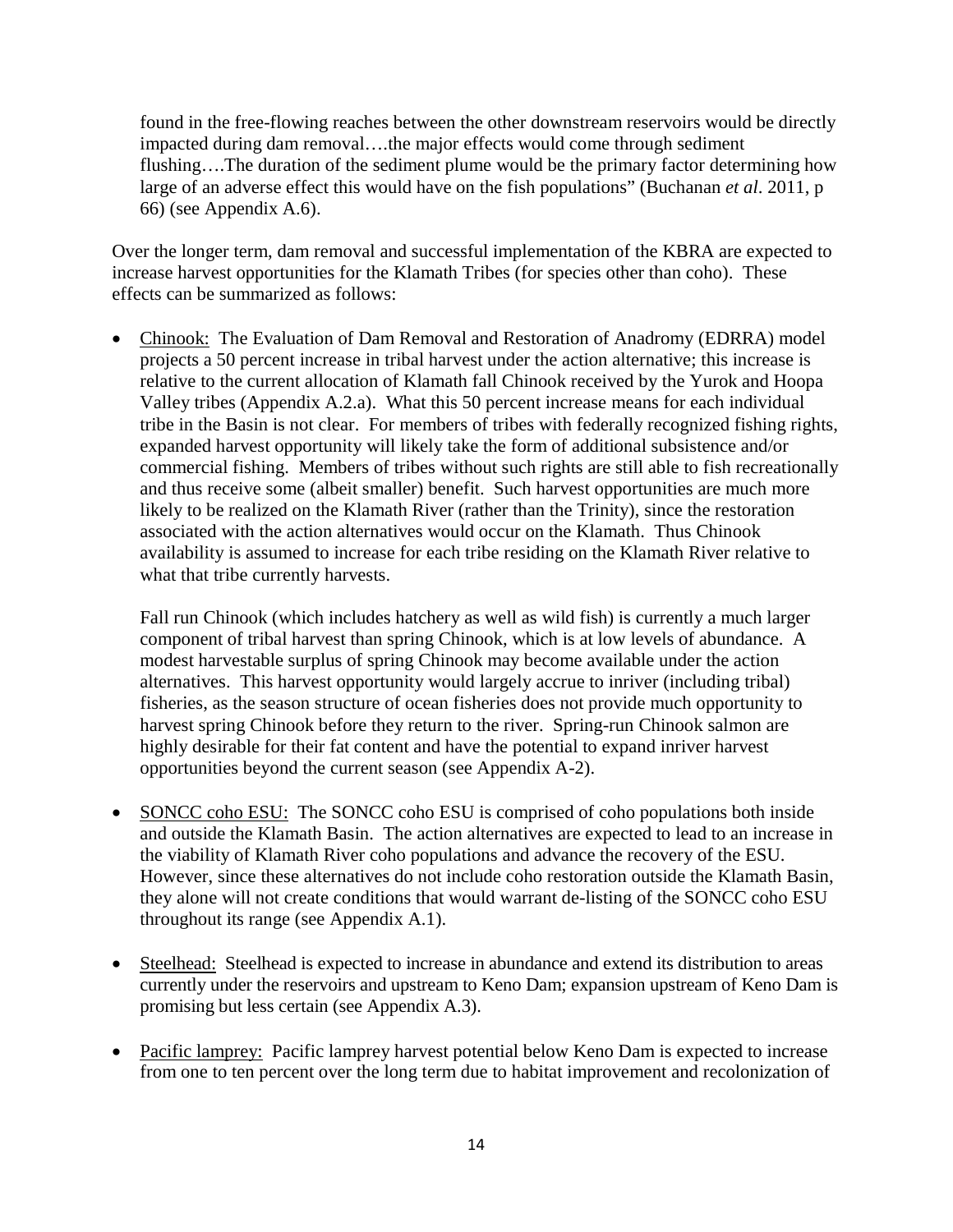the reach between Iron Gate Dam and Keno Dam. Harvest potential above Keno Dam is possible but less certain (see Appendix A.4).

- Redband trout: Redband trout is expected to increase in abundance and distribution in Upper Klamath Lake and its tributaries and also below Keno Dam (see Appendix A.6).
- Suckers: Sucker populations in the Upper Basin are expected to increase over the long term, although anything more than tribal ceremonial harvest would be unlikely until a sustained upward trend in the population is observed (Appendix A.5).

Harvest opportunities associated with the return of salmonids to the Upper Basin would represent a major change for the Klamath Tribes, who have not had a salmonid fishery for almost a century. Should spring Chinook become sufficiently abundant to support subsistence, it would also lengthen the duration of the seasonal round for salmon. Opportunities for subsistence harvest of redband are likely to increase, and harvest of suckers (which has not occurred since 1986) may increase over the long term.

#### **IV.B.2. Associated Cultural and Social Effects**

The return of salmonids to the Upper Basin (even in small numbers) would be a notable event for the Klamath Tribes, who have not seen any returns for almost a century.

- "Certainly, the enduring cultural significance of salmon today is enhanced significantly for some tribal members by an awareness that the Klamath Basin anadromous salmonids are the direct descendants of the same salmonid populations that sustained their ancestors" (Deur 2011, p 25).
- "The return of sustainable salmon populations even below a harvestable threshold is seen by some as a correction of some of the cultural and spiritual losses associated with the extirpation of anadromous salmonids from the upper Klamath Basin. However, the restoration of a robust fishery in the Klamath Basin is widely believed to have potentially restorative functions that will reverse some (though not all) of the adverse cultural, social, and economic impacts of salmon extirpation over the last century" (Deur 2011, p. 48).

Benefits to be derived from this increased access to fish include greater social and cultural cohesion associated with harvesting activities and associated ceremonies. Spring Chinook is of particular importance, as it would allow for the revival of the First Salmon Ceremony. Increased harvest opportunities would also increase the ability of tribal members to provide food security for the community, demonstrate respect for tribal elders, transmit cultural values and practices to the younger generation, and engage in trade and barter. Poverty and rural isolation have constrained the ability of tribal members to replace fish with healthy food alternatives. Improved fishing opportunities would increase opportunities for healthy food consumption.

The KBRA provides a number of benefits to the Klamath Tribes, including: (1) funding for fish habitat restoration and development and administration of fishery reintroduction and monitoring programs; (2) funding for long-term economic revitalization; (3) funding to facilitate acquisition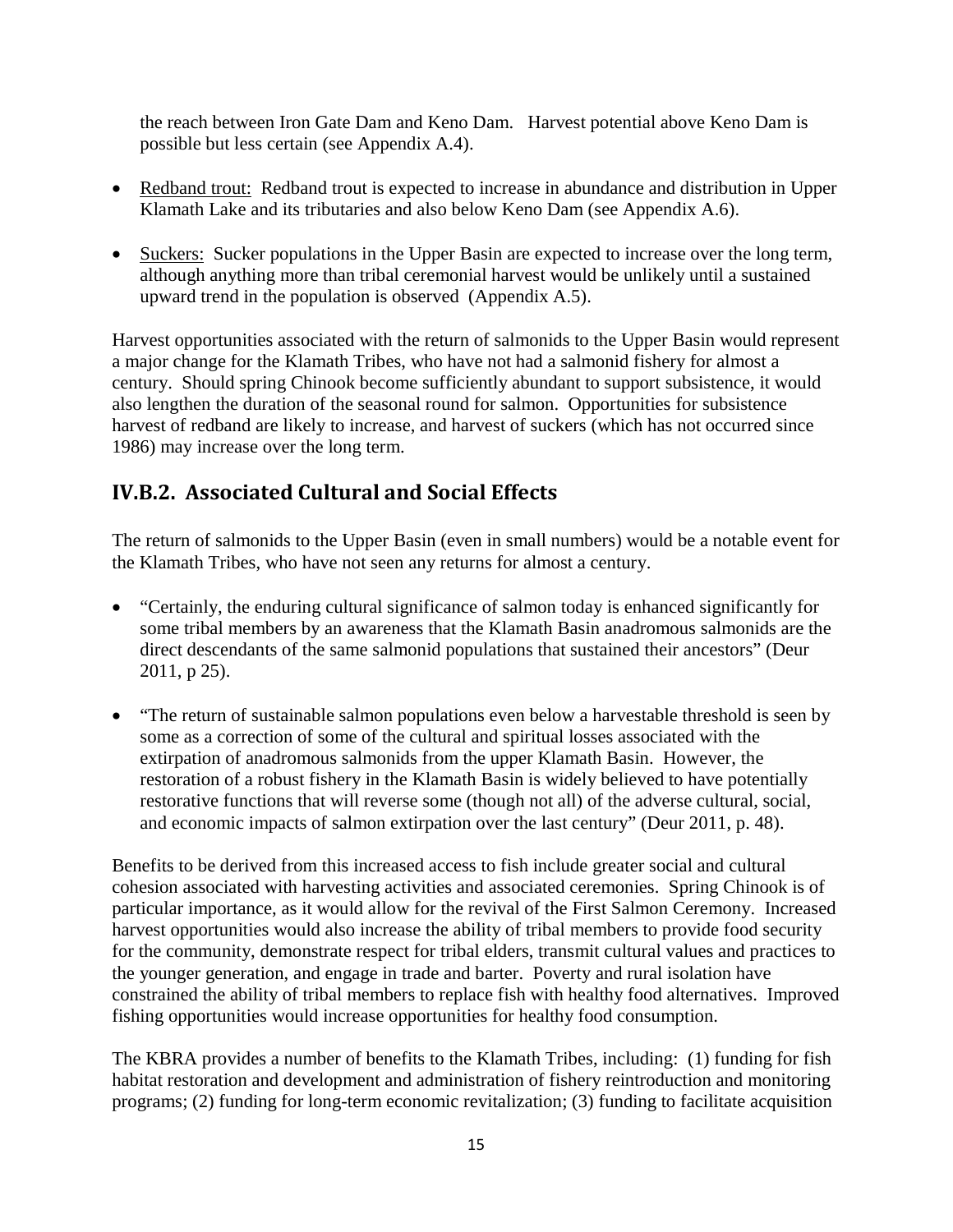of the Mazama Forest Project, which lies within the historical territories of the Klamath Tribes; and (4) establishment of an interim fishing site below Iron Gate Dam (IGD) (KBRA 2010, Part VII, pp 170-171). These provisions would be significant steps toward enhancing economic selfsufficiency and self-determination, enabling the Klamath Tribes to more fully engage in fishery and habitat management and allowing for greater cultural expression related to the harvest of fish.

The Mazama Forest acquisition has social and cultural as well as economic implications:

- "Despite the ubiquitous distribution of salmon fishing sites within the upper Klamath Basin, Klamath Tribes consultants typically convey greater knowledge and stronger sentiments regarding sites within or close to the former Reservation boundary. This reflects a long history of land and resource dispossession within the Basin" (Deur 2003, p 26).
- "Places with enduring public access have retained a higher level of use by tribal members, and tribal members retain subsistence fishing rights in locations within the 1954 Reservation boundary; in turn this has arguably fostered the enduring cultural significance of sites on public or former tribal lands" (Deur 2003, p 27).

#### **IV.C. Alternative 3 – Partial Facilities Removal of Four Dams**

Alternative 3 is intended to provide the same habitat conditions as Alternative 2 (i.e., fish passage unencumbered by dams and a free-flowing river), as well as benefits of the KBRA. Thus the effects of this alternative on harvest opportunities for the Klamath Tribes are expected to be the same as Alternative 2.

#### **IV.Summary and Conclusions**

For the Klamath Tribes, the action alternatives are expected to create salmonid harvest opportunities that have been lost for almost a century, allow for eventual subsistence harvest of suckers (which has been lost for 25 years), increase self-sufficiency and self-determination through acquisition of ancestral lands (Mazama Forest), expand engagement in resource monitoring and management, enhance cultural values and practices and their transmission to the next generation, generate jobs and income, and provide greater opportunity for healthy food consumption (Table V-1).

| Table V-1. Effects of the no action and action alternatives on the Klamath Tribes. |                                                               |                                                                                                                                                                                             |  |  |  |  |
|------------------------------------------------------------------------------------|---------------------------------------------------------------|---------------------------------------------------------------------------------------------------------------------------------------------------------------------------------------------|--|--|--|--|
| <i>Indicator</i>                                                                   | No Action                                                     | Change from No Action                                                                                                                                                                       |  |  |  |  |
| <b>Harvest opportunities</b>                                                       |                                                               |                                                                                                                                                                                             |  |  |  |  |
| $\bullet$ Chinook                                                                  | No access to spring or fall<br>Chinook                        | Return of salmon to Upper Basin<br>would be first time in almost a<br>century. Interim fishing site<br>below IGD would provide first<br>Chinook harvest opportunity in<br>almost a century. |  |  |  |  |
| $\bullet$ Sucker (mullet)                                                          | ESA listed, ceremonial only, no<br>subsistence use since 1986 | Continued ceremonial use,<br>potential long-term subsistence<br>use.                                                                                                                        |  |  |  |  |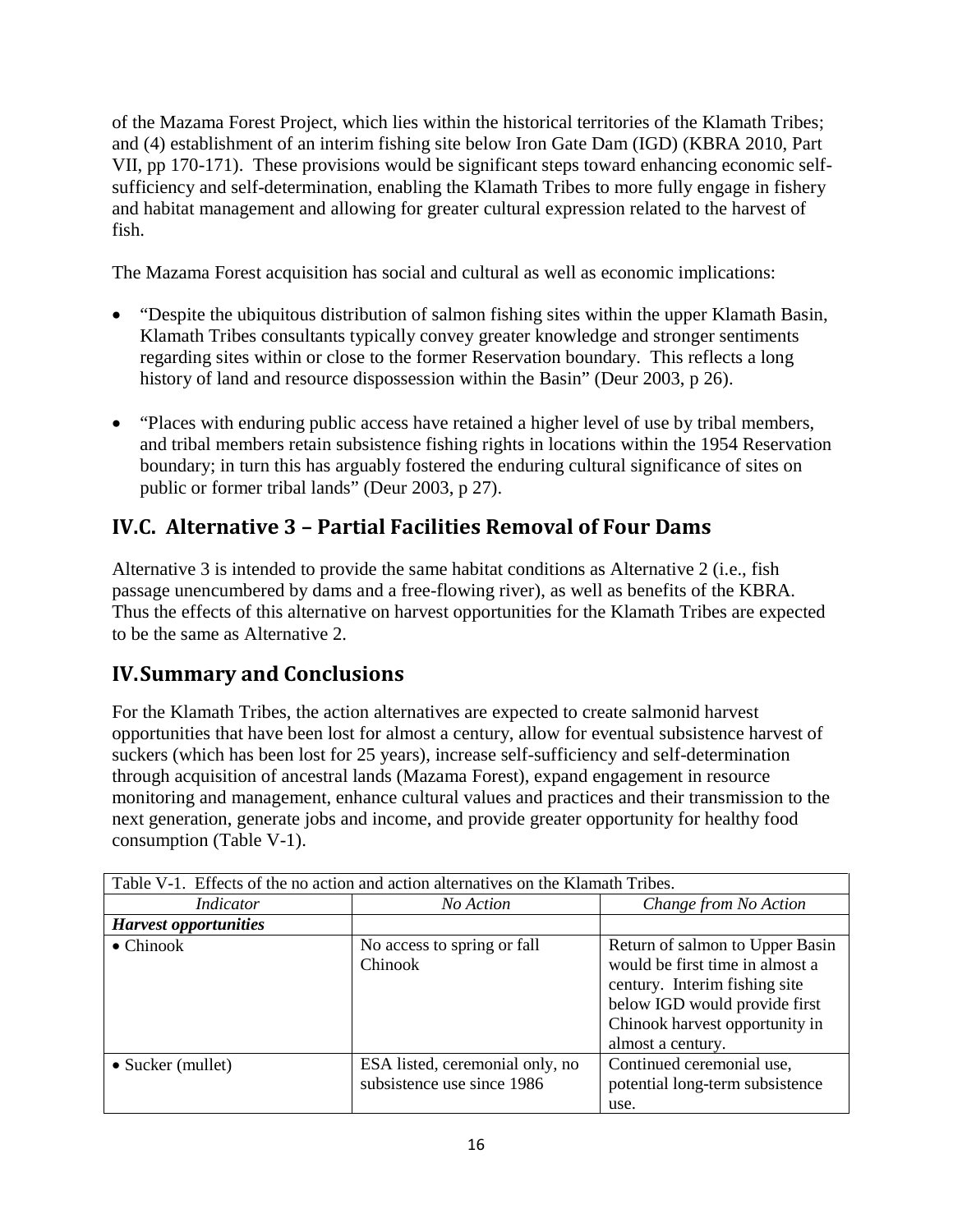| • Redband trout                                            | Some subsistence                                                                                                                                                                                                                                                                                                       | Increase in abundance and<br>distribution, greater subsistence<br>opportunity.                                                                                                                                                                                                                                                                                                                                                                                                                                                                                                                 |  |  |  |  |
|------------------------------------------------------------|------------------------------------------------------------------------------------------------------------------------------------------------------------------------------------------------------------------------------------------------------------------------------------------------------------------------|------------------------------------------------------------------------------------------------------------------------------------------------------------------------------------------------------------------------------------------------------------------------------------------------------------------------------------------------------------------------------------------------------------------------------------------------------------------------------------------------------------------------------------------------------------------------------------------------|--|--|--|--|
| • Steelhead                                                | No access                                                                                                                                                                                                                                                                                                              | Re-introduction to Upper Basin                                                                                                                                                                                                                                                                                                                                                                                                                                                                                                                                                                 |  |  |  |  |
| Land base/<br>fishing access sites                         | Limited Tribal land ownership                                                                                                                                                                                                                                                                                          | Mazama Forest Project (KBRA<br>Section 33.2) would increase<br>access to traditional lands and<br>expand opportunities to exercise<br>fishing rights.                                                                                                                                                                                                                                                                                                                                                                                                                                          |  |  |  |  |
| <b>Engagement in resource</b><br>monitoring and management | Active engagement in data<br>collection, research, and<br>management pertaining to<br>aquatic resources, wildlife, and<br>habitat.                                                                                                                                                                                     | Engagement would be expanded<br>and supported by new funding<br>for fisheries and conservation<br>management (KBRA<br>section 32.2).                                                                                                                                                                                                                                                                                                                                                                                                                                                           |  |  |  |  |
| <b>Cultural practices</b>                                  | First C'waam Ceremony held<br>annually.<br>No First Salmon Ceremony due<br>to lack of access to spring<br>Chinook.<br>Loss of fishing opportunities<br>over past century impairs ability<br>to practice and transmit<br>traditional harvest methods and<br>values (sharing fish with elders)<br>to younger generation. | Enhanced significance of First<br>C'waam Ceremony associated<br>with improvement in status of<br>sucker populations.<br>Return of spring Chinook would<br>allow for revival of First Salmon<br>Ceremony.<br>Return of salmonids to Upper<br>Basin would provide new<br>opportunities to engage in<br>traditional harvesting, ceremonial<br>and cultural practices and teach<br>those practices to younger<br>generation.<br>Mazama Forest Project (KBRA<br>Section 32.2) would provide<br>access to culturally important<br>sites and land base for<br>engagement in traditional<br>practices. |  |  |  |  |
| Employment, income,<br>standard of living                  | Employment provided by<br>Klamath Tribes' Natural<br>Resources Department.<br>Subsistence fishery for redband<br>trout provides modest<br>contribution to standard of living.                                                                                                                                          | Increased employment and<br>income opportunities associated<br>with funding for fisheries and<br>conservation management,<br>economic development study and<br>Mazama Forest Project (KBRA<br>Sections 32.2, 33.1, 33.2, 34).<br>Increased subsistence fishing<br>opportunities would improve<br>standard of living, expand<br>opportunities for trade and barter,<br>and enhance food security for                                                                                                                                                                                            |  |  |  |  |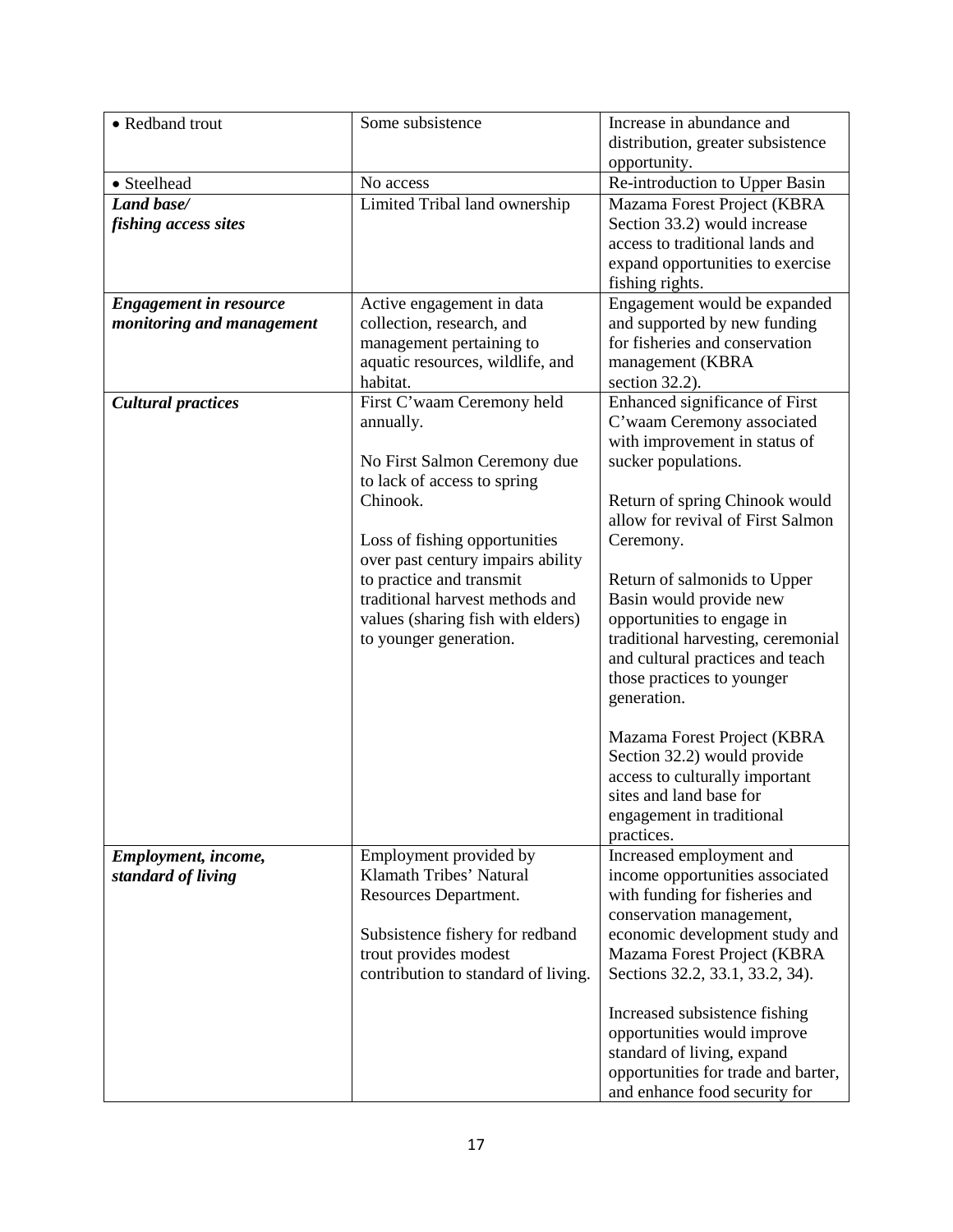|               |                                   | tribal members (particularly       |
|---------------|-----------------------------------|------------------------------------|
|               |                                   | important for elders).             |
| <b>Health</b> | Subsistence fishing limited to    | Greater opportunity for healthy    |
|               | modest amounts of redband trout.  | food consumption associated        |
|               |                                   | with interim fishing site (KBRA    |
|               | Poverty and rural isolation       | Section 34) and increased          |
|               | constrain ability to replace fish | subsistence fishing opportunities. |
|               | with healthy food alternatives.   |                                    |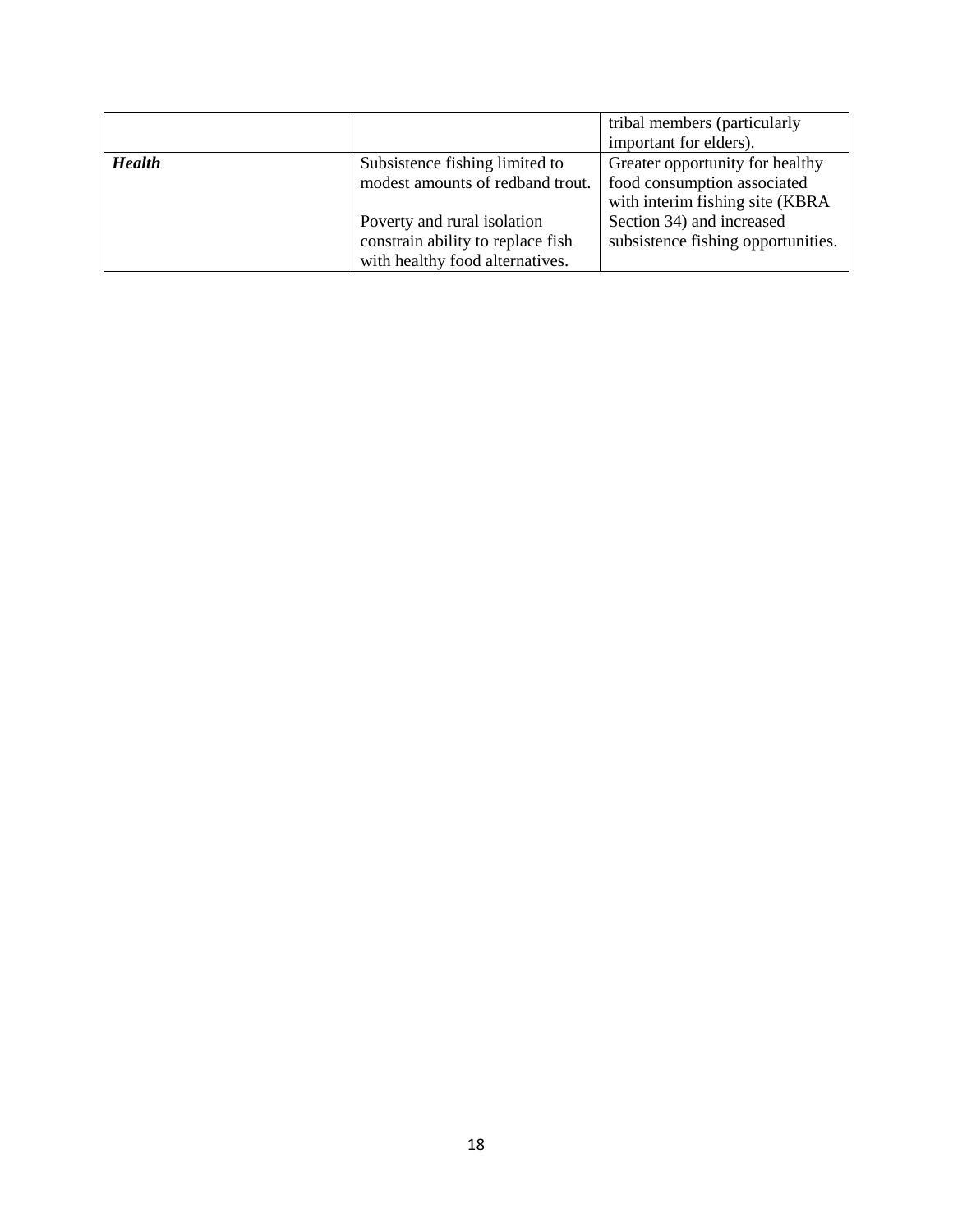#### **VI. References**

Bureau of Indian Affairs. 2005. *2005 American Indian Population and Labor Force Report*.

Buchanan, D. *et al*. 2011. *Klamath River Expert Panel Final Report – Scientific Assessment of Two Dam Removal Alternatives on Resident Fish*. With the assistance of Atkins (formerly PBS&J). Portland, OR.

Close, D. *et al*. 2010. *Klamath River Expert Panel Final Report – Scientific Assessment of Two Dam Removal Alternatives on Lamprey*. With the assistance of PBS&J, an Atkins company. Portland, OR.

Deur, D. 2003. *Final Report – Traditional Cultural Properties and Sensitive Resource Study – Klamath Tribes*. Klamath Hydroelectric Project FERC Relicensing Documentation.

Deur, D. 2011. *The Klamath Tribes – An Ethnographic Assessment of Cultural Resource Impacts*. Secretarial Determination, Klamath Hydroelectric Project EIS.

Dunne, T. *et al*. 2011. *Klamath River Expert Panel Final Report – Scientific Assessment of Two Dam Removal Alternatives on Coho Salmon and Steelhead*. With the assistance of Atkins (formerly PBS&J). Portland, OR.

Goodman, D. *et al*. 2011. *Klamath River Expert Panel Addendum to Final Report – Scientific Assessment of Two Dam Removal Alternatives on Chinook Salmon*. With the assistance of Atkins (formerly PBS&J). Portland, OR.

Hamilton, J. *et al*. 2011. *Synthesis of the Effects to Fish Species of Two Management Scenarios for the Secretarial Determination on Removal of the Lower Four Dams on the Klamath River – FINAL*. Prepared by the Biological Subgroup (BSG) for the Secretarial Determination (SD) Regarding Potential Removal of the Lower Four Dams on the Klamath River.

Hendrix, N. 2011. *Forecasting the response of Klamath Basin Chinook populations to dam removal and restoration of anadromy versus no action*. R2 Resource Consultants, Inc., Redmond, WA. (Review draft May 16, 2011).

*Klamath Basin Restoration Agreement for the Sustainability of Public and Trust Resources and Affected Communities*. Feb 18, 2010.

Lane and Lane Associates. 1981. *The Copco Dams and the Fisheries of the Klamath Tribe.* For the Bureau of Indian Affairs, U.S. Department of the Interior, Portland, Oregon.

Lindley, S.T. and H. Davis. 2011. *Using model selection and model averaging to predict the response of Chinook salmon to dam removal*. Fisheries Ecology Division, NMFS Southwest Fisheries Science Center, Santa Cruz, CA. (Review draft May 16, 2011).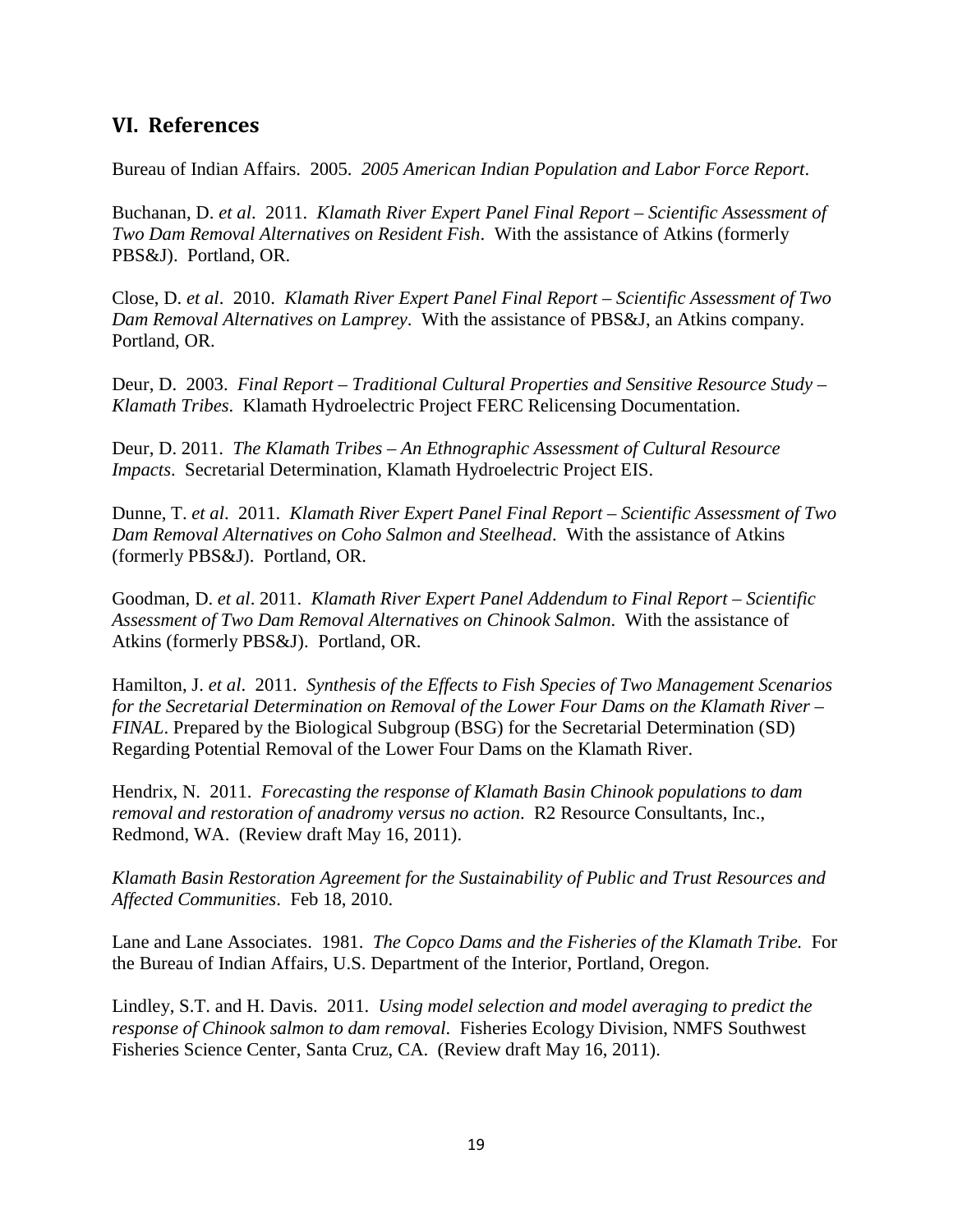Markle, D.F. and M.S. Cooperman. 2001. Relationships between Lost River and shortnose sucker biology and management of Upper Klamath Lake. *In*: *Water Allocation in the Klamath Reclamation Project, 2001: An Assessment of Natural Resource, Economic, Social, and Institutional issues with a Focus on Upper Klamath Basin*. Oregon State University, University of California.

Snyder, J.O. 1931. *Salmon of the Klamath River, California*. Division of Fish and Game of California. Fish Bulletin No. 34.

Spier, L. 1930. Klamath Ethnography. In: Kroeber, A.L. and R.H. Lowie (eds.). *University of California Publications in American Archeology and Ethnography.* Volume XXX. University of California Press: Berkeley, California.

Stubbs, K. and R. White. 1993. *Lost River (*Deltistes luxatus*) and shortnose (*Chasmistes brevirostris*) Sucker Recovery Plan*. Region 1, U.S. Fish and Wildlife Service, Portland, OR.

U.S. Census Bureau. 2000. *Table DP-3. Profile of Selected Economic Characteristics.*  American FactFinder.

Waples, R.S. 1991. *Definition of "Species" Under the Endangered Species Act: Application to Pacific Salmon*. NOAA Technical Memorandum NMFS F/NWC-194. National Marine Fisheries Service, Northwest Fisheries Science Center, Seattle, WA.

Williams, T.H. *et al*. 2008. *Framework for Assessing Viability of Threatened Coho Salmon in the Southern Oregon/Northern California Coast Evolutionarily Significant Unit*. NOAA NMFS Technical Memorandum. NOAA-TM-NMFS-SWFSC-432.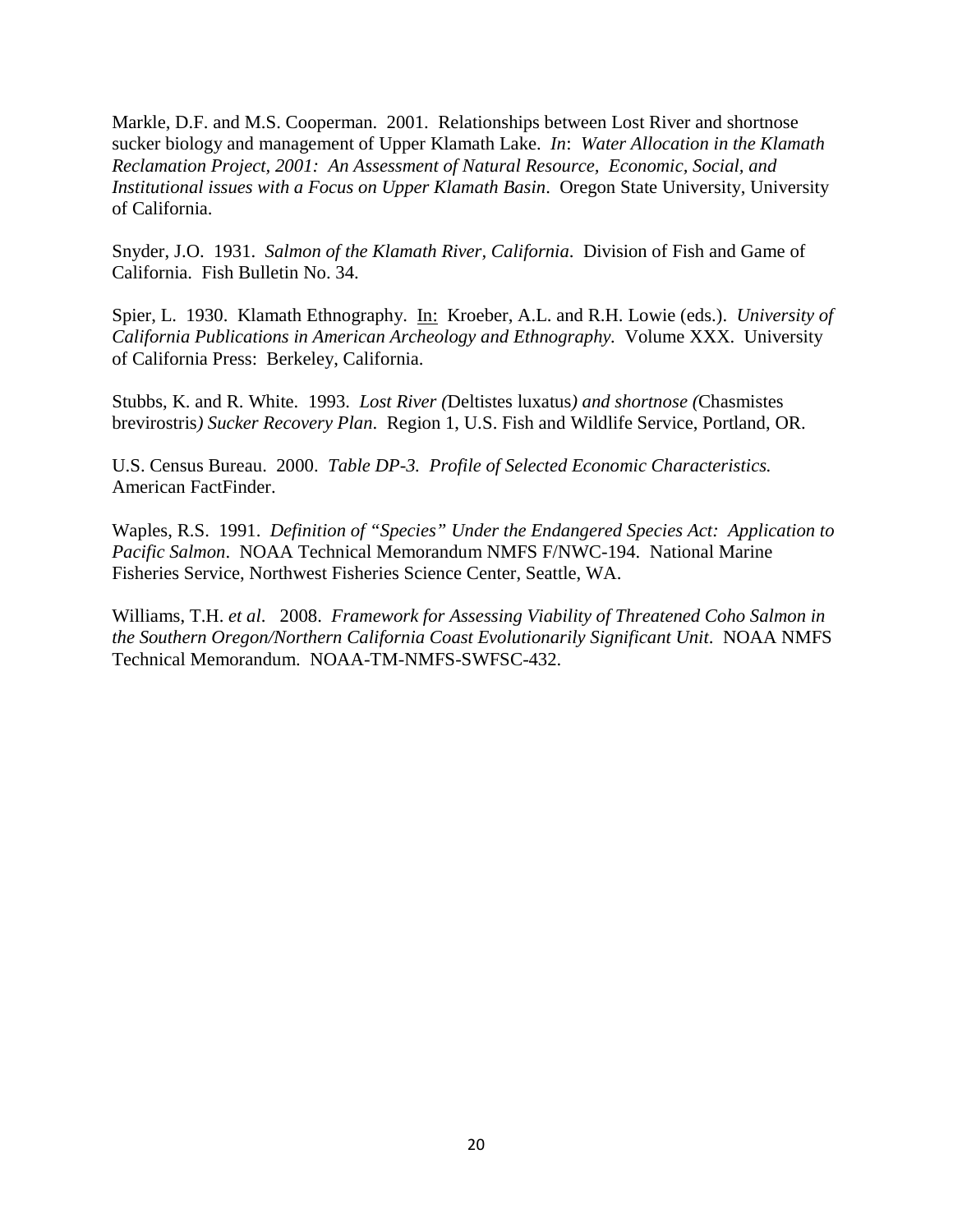#### **Appendix A – Biological Assumptions**

This Appendix discusses the effects of the no action and action alternatives on a number of species historically and/or currently harvested by the Klamath Tribes: SONCC coho, Klamath River fall and spring Chinook, steelhead , Pacific lamprey, Lost River and shortnose suckers, and redband trout. A number of expert panels were convened to evaluate these effects. The conclusions of those panels, as well as advice from the Biological Subgroup (a team of federal biologists) and results of several biological models, were used to inform this evaluation.

#### **A.1. SONCC Coho**

The SONCC coho ESU consists of 28 coho population units that range from the Elk and Rogue Rivers in southern Oregon to the Eel River in Northern California, including the coho populations in the Klamath Basin. NMFS' framework for assessing the biological viability of the SONCC coho ESU involves categorization of these component populations into seven diversity strata that reflect the environmental and genetic diversity across the ESU. Risk of extinction is evaluated on the basis of measurable criteria that reflect the biological viability of individual populations, the extent of hatchery influence, and the diversity and spatial structure of population units both within and across diversity strata (Williams *et al*. 2008).

The Klamath diversity stratum includes five population units, three of which (Upper Klamath, Shasta, Scott) are potentially affected by the action alternatives. According to the Biological Subgroup, "None of the population units of Klamath River coho salmon is considered viable at this point in time" (Hamilton *et al*. 2011, p 89) and "…all five of these Population Units have a high risk of extinction under current conditions" ( Hamilton *et al*. 2011, p 90).

According to the Coho/Steelhead Expert Panel, adverse effects of dam removal on coho would likely be short-lived:

"The short-term effects of the sediment release will be sediment concentrations in the range of 1,000 to more than 10,000 milligrams per liter (mg/L), which will be injurious to upstream migrants of both species [coho and steelhead], and especially to any adult steelhead or 'half pounders' that hold or spawn in the mainstem. However, these high sediment concentrations are expected to occur for periods of a few months in the first two years after the beginning of reservoir lowering and sediment flushing. For a few years after that period, suspended sediment concentrations are expected to be higher than normal, especially in high flow conditions, but not injurious to fish" (Dunne *et al*. 2011, pp 18-19).

The Expert Panel noted the likely continuation of poor coho conditions under the no action alternative and a modest to moderate response of coho under the action alternatives (the moderate response being contingent on successful KBRA implementation):

"Although Current Conditions will likely continue to be detrimental to coho, the difference between the Proposed Action and Current Conditions is expected to be small, especially in the short term (0-10 years after dam removal). Larger (moderate) responses are possible under the Proposed Action if the KBRA is fully and effectively implemented and mortality caused by the pathogen *C. shasta* is reduced. The more likely small response will result from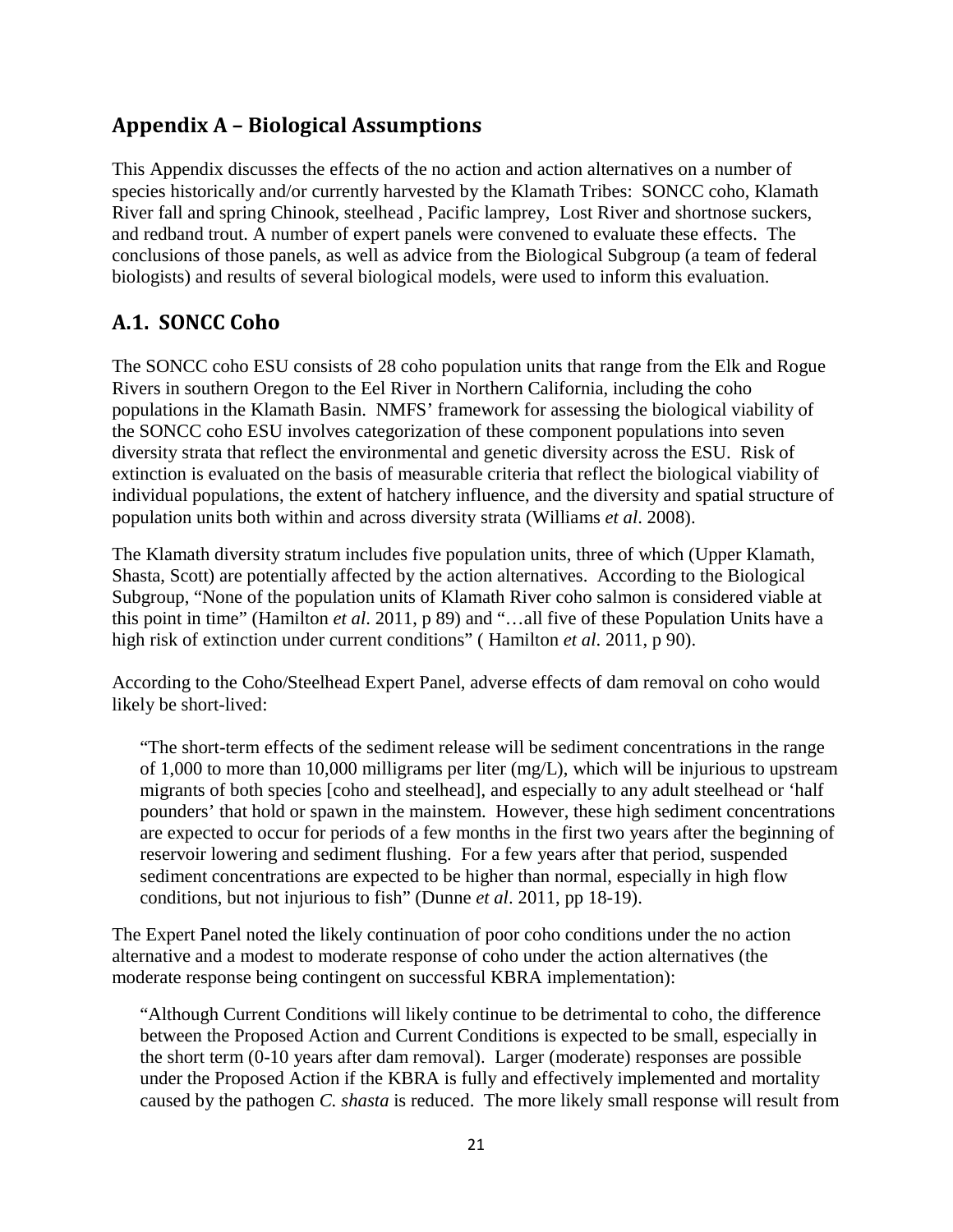modest increases in habitat area usable by coho with dam removal, small changes in conditions in the mainstem, positive but unquantified changes in tributary habitats where most coho spawn and rear, and the potential risk for disease and low ocean survival to offset gains in production in the new habitat. Very low present population levels and low demographic rates indicate that large improvements are needed to result in moderate responses. The high uncertainty in each of the many individual steps involved for improved survival of coho over their life cycle under the Proposed Action results in a low likelihood of moderate or larger responses….Nevertheless, colonization of the Project Reach between Keno and Iron Gate Dams by coho would likely lead to a small increase in abundance and spatial distribution of the ESU, which are key factors used by NMFS to assess viability of the ESU" (Dunne *et al*. 2011, p ii).

The Biological Subgroup also notes the benefits of the action alternatives on coho viability:

"Reestablishing access to historically available habitat above IGD will benefit recovery of coho salmon by providing opportunities for the local population and the ESU to meet the various measures used to assess viability (e.g., abundance, productivity, diversity, and spatial structure (Williams *et al*., 2006). Thus there would be less risk of extinction when more habitat is available across the ESU" (Hamilton *et al*. 2011, p 92).

The action alternatives are expected to improve the viability of coho populations in the Klamath Basin and advance the recovery of the SONCC coho ESU. However, since the action alternatives do not include coho restoration actions outside the Klamath Basin, they alone will not bring about the conditions that would warrant de-listing of the SONCC coho ESU throughout the species range.

#### **A.2. Klamath River Spring and Fall Chinook**

Biological effects of the no action and action alternatives on Klamath River Chinook are evaluated on the basis of two models – the Evaluation of Dam Removal and Restoration of Anadromy Model (Hendrix 2011) and a habitat-based model (Lindley and Davis 2011) – and conclusions of the Biological Subgroup (Hamilton *et al*. 2011) and an Expert Panel convened in January 2011 to evaluate the effects of the alternatives on Klamath River Chinook (Goodman *et al*. 2011).

#### **A.2.a. Evaluation of Dam Removal and Restoration of Anadromy (EDRRA) Model**

The Evaluation of Dam Removal and Restoration of Anadromy (EDRRA) model (Hendrix 2011) is a simulation model that provides 50-year projections of Klamath Chinook escapement, as well as separate harvest projections for the ocean troll, ocean recreational, inriver recreational and tribal fisheries under the no action alternative and dam removal alternatives (denoted as NAA and DRA respectively by Hendrix). Projections from the EDRRA model begin in 2012 (the year of the Secretarial Determination) and span the period 2012-61. The harvest projections for the DRA reflect the following assumptions: (i) active introduction of Chinook fry to the Upper Basin beginning in 2011, (ii) short-term effects on Chinook of sedimentation associated with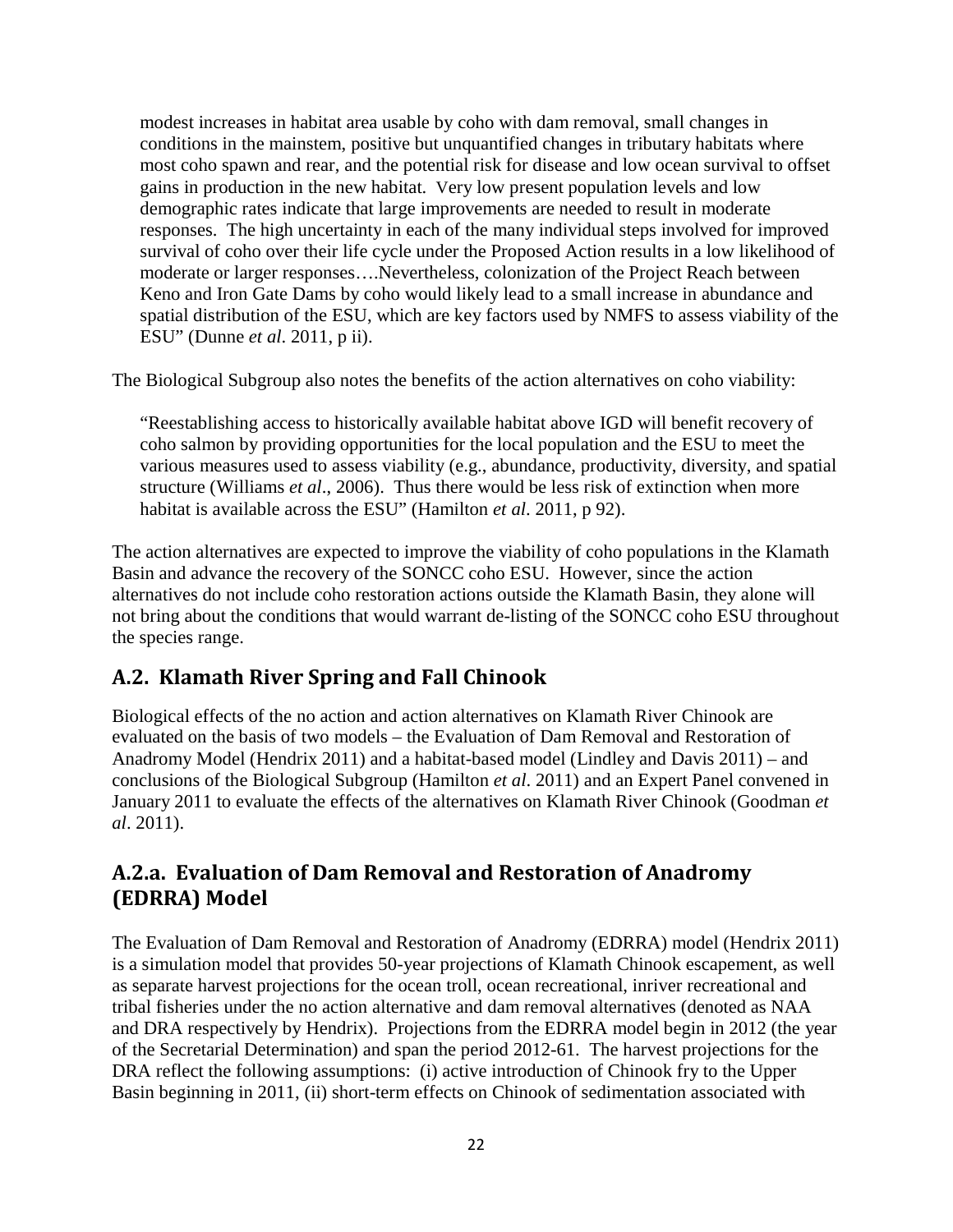dam removal, (iii) gains in the quantity and quality of salmonid habitat associated with dam removal and KBRA beginning in 2020, and (iv) loss of Iron Gate as a production hatchery in 2028.

The 50-year escapement and harvest projections provided by the model were each iterated 1000 times to capture the influence of uncertainties in model inputs on model outputs. The harvest projections pertain to Klamath/Trinity River Chinook and do not distinguish between spring and fall runs. Klamath/Trinity Chinook harvest (all fisheries combined) is estimated for each simulated year on the basis of the KRFC harvest control rule recommended by the PFMC to NMFS in June 2011 as part of a pending amendment to the Pacific Salmon Fishery Management Plan (Figure A-1). As an added constraint, the model also caps the forecast harvest rate for age-4 KRFC in the ocean fishery at 16 percent to address the consultation standard for California Coastal Chinook (listed as 'threatened' in 1999).



Figure A-1. Harvest control rule used in the EDRRA model ( $E_n^0$  = natural area adult escapement in the absence of fisheries,  $F =$  exploitation rate) (graphic by Michael Mohr, NMFS).

Consistent with PFMC practice, the model distributes the allowable harvest among fisheries as follows: 34.0 percent to the ocean commercial fishery, 8.5 percent to the ocean recreational fishery, 7.5 percent to the inriver recreational fishery (up to a maximum of 25,000 fish – with any surplus above 25,000 allocated to escapement), and 50.0 percent to tribal fisheries. The 50 percent tribal share is a 'hard' allocation specified by the Department of the Interior (USDOI 1993) on behalf of the Yurok and Hoopa Valley tribes. The distribution of the remaining 50.0 percent among the three non-tribal fisheries represents customary practice rather than mandatory conditions.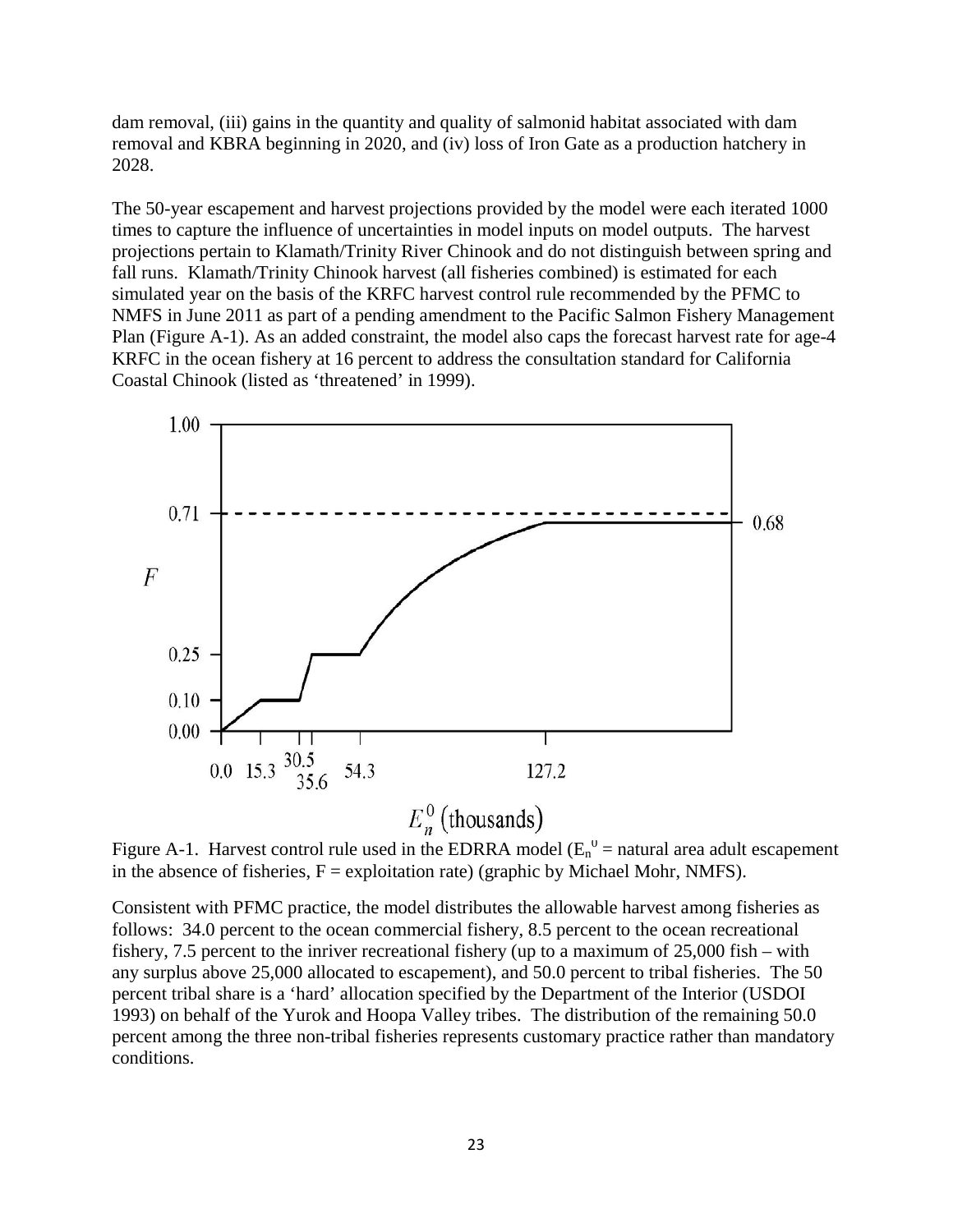Table A-1 summarizes model results for the entire 50-year projection period (2012-61) and for the following subperiods: (i) 2012-20 (pre-dam removal, hatchery influence); (ii) 2021-32 (postdam removal, continued hatchery influence), and (iii) 2033-61 (post-dam removal, no hatchery influence). $2$ 

The EDRRA model assumes that ocean abundance is known without error and that the harvest control rule exactly achieves the escapement objective (Hendrix 2011). Given that the absolute harvest projections provided by the model are an idealized version of real world conditions, model results are best considered in terms of relative rather than absolute differences between alternatives. The average percent difference between EDRRA's  $50<sup>th</sup>$  percentile harvest projections for the NAA and DRA is +50 percent for the tribal fishery. The annual increase varies by subperiod, with harvest increasing by +8 percent prior to dam removal (2012-2020), peaking at +68 percent during the 12 years after dam removal when the fishery is still influenced by hatchery production (2021-32), then diminishing somewhat to +55 percent during 2033-61 after hatchery influence dissipates in 2032. The average harvest increases during the latter two subperiods (+68 percent during 2021-32, +55 percent during 2033-61) are higher than the average +50 percent increase experienced over the entire period (Table A-1).

| Table A-1. EDRRA model results for the tribal fishery under the no action alternative (NAA) and dam |  |  |  |  |  |  |  |
|-----------------------------------------------------------------------------------------------------|--|--|--|--|--|--|--|
| removal alternative (DRA)                                                                           |  |  |  |  |  |  |  |

|                                                                 | <b>Time Period</b> |         |             |         |
|-----------------------------------------------------------------|--------------------|---------|-------------|---------|
| Model Results                                                   | 2012-61            | 2012-20 | $2021 - 32$ | 2033-61 |
| 50 <sup>th</sup> percentile harvest: % diff between NAA and DRA | $+50%$             | $+8\%$  | $+68%$      | $+55%$  |
| 5 <sup>th</sup> percentile harvest: % diff between NAA and DRA  | $-60\%$            | $-81\%$ | $-50\%$     | $-58%$  |
| 95 <sup>th</sup> percentile harvest: % diff between NAA and DRA | $+886%$            | $+512%$ | $+1000\%$   | $+955%$ |
| Average # years when DRA harvest > NAA harvest: %               |                    |         |             |         |
| diff between NAA and DRA                                        | 70%                | 54%     | 78%         | 72%     |
| Average # years when pre-harvest adult natural spawning         |                    |         |             |         |
| escapement $\leq 30,500$ : % diff between NAA and DRA           | -66%               | $-4%$   | $-79\%$     | $-80\%$ |

Source: EDRRA model outputs provided by Hendrix (2011).

2012-61: 50-year projection period

2012-20: pre-dam removal

2021-32: post-dam removal, hatchery influence

2033-61: post-dam removal, no hatchery influence

EDRRA model results indicate that the  $5<sup>th</sup>$  percentile harvest value for the DRA is 60 percent lower than the  $5<sup>th</sup>$  percentile value for the NAA and that the 95<sup>th</sup> percentile harvest value is 886 percent higher; that is, the DRA harvest distribution is positively skewed and exhibits a high degree of overlap with the NAA harvest distribution. The EDRRA model also provides information regarding the percent of simulated years in which DRA harvest exceeds NAA harvest (50 percent indicating no difference between the two alternatives). These paired comparisons were made possible by applying the parameter draws associated with each iteration

<span id="page-23-0"></span> $\overline{2}$ <sup>2</sup> The model assumes that Iron Gate would cease to operate as a production hatchery in 2028. Hatchery influence on the fishery would continue for another 3-4 years (the length of the life cycle of the last year class released from the hatchery).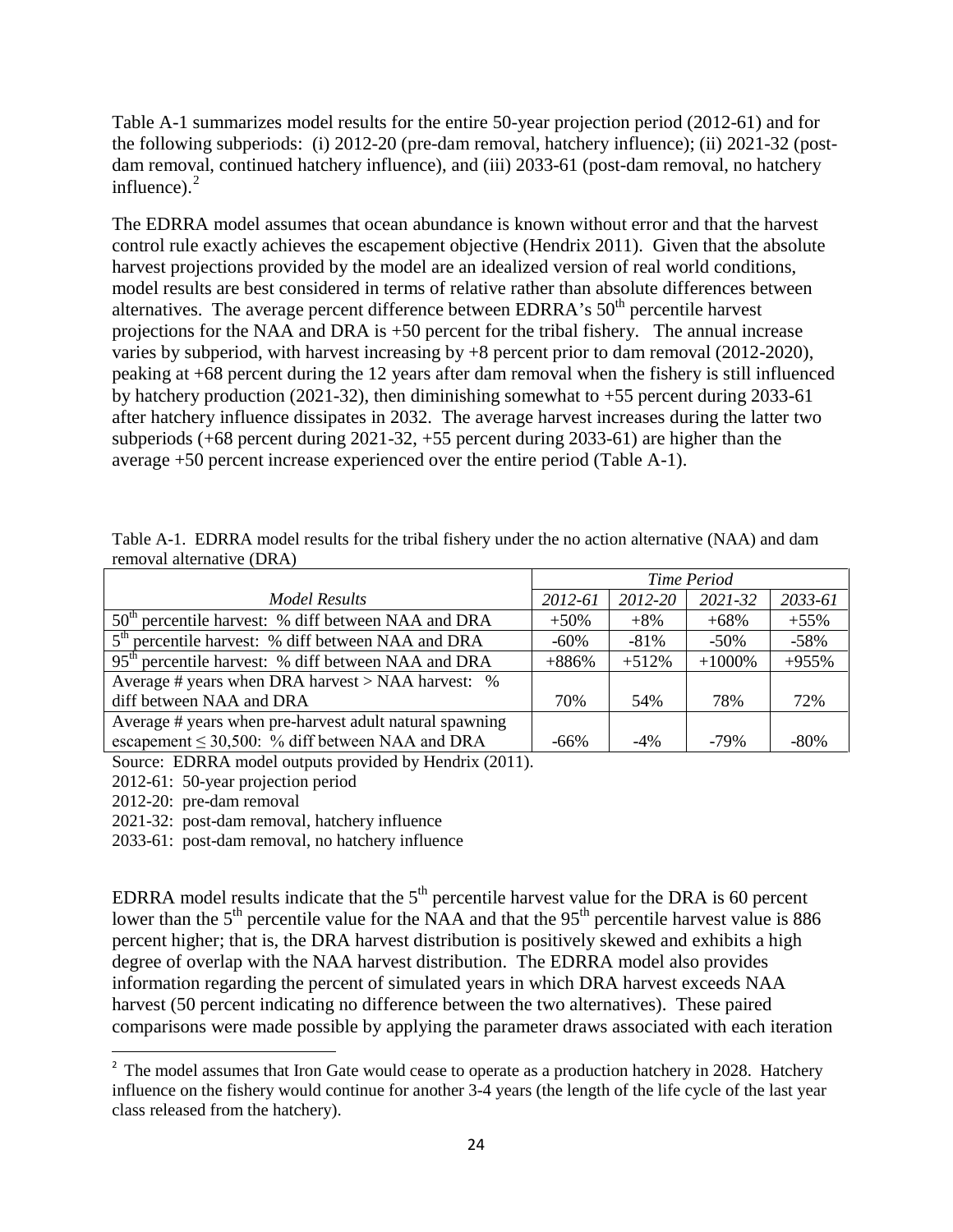of the simulation to both the NAA and DRA. The results in Table A-1 indicate virtually no difference between the alternatives during 2012-20 (54 percent) but higher harvests under DRA in the two subsequent subperiods (2021-32 and 2033-61) in a notable majority of years (78 percent and 72 percent respectively).

The harvest control rule incorporated into the EDRRA model (Figure A-1) limits the harvest rate to 10 percent or less when pre-harvest escapements fall below 30,500 adult natural spawners. Escapements this low would likely be accompanied by major regulatory restrictions and adverse economic conditions for the fishery. Such conditions occur in 66 percent fewer years under the DRA than the NAA – with the greatest declines (-79 percent during 2021-32, -80 percent during 2033-61) occurring in the post-dam removal years (Table A-1).

#### **A.2.b. Biological Subgroup**

According to the Biological Subgroup, the action alternatives are expected to provide habitat favorable to spring Chinook:

"If dams were removed it is reasonable to expect reestablished spring-run Chinook salmon to synchronize their upstream migration with more natural flows and temperatures. The removal of Project reservoirs would also contribute important coldwater tributaries (e.g., Fall Creek, Shovel Creek) and springs, such as the coldwater inflow to the J.C. Boyle Bypassed Reach, to directly enter and flow unobstructed down the mainstem Klamath River, thereby providing thermal diversity in the river in the form of intermittently spaced patches of thermal refugia. These refugia would be useful to migrating adult spring-run Chinook salmon by extending opportunities to migrate later in the season. The thermal diversity would also benefit juvenile salmon" (Hamilton *et al*. 2011, p 87).

#### **A.2.c. Lindley/Davis Habitat Model**

The Lindley/Davis habitat model focuses on potential Chinook escapement to the Upper Basin above Iron Gate Dam (IGD). The analytical approach involved compilation of escapement and watershed attribute data for 77 fall and spring Chinook populations in various watersheds in Washington, Oregon, Idaho and Northern California, and comparison of those attribute sets with the attributes of Upper Basin watersheds. Based on their analysis, the authors concluded that Upper Basin attributes fall well within the range of spring bearing watersheds.

According to Lindley and Davis:

"Our model predicts a fairly modest increase in escapement of Chinook salmon to the Klamath basin if the dams are removed. The addition of several populations of spring-run Chinook salmon with greater than 800 spawners per year to the upper Klamath would significantly benefit Klamath Chinook salmon from a conservation perspective, in addition to the fishery benefits….The last status review of the UKTR [Upper Klamath and Trinity Rivers] ESU expressed significant concern about the very poor status of the spring-run component of the ESU (Myers *et al*. 1998). Viable populations of spring-run Chinook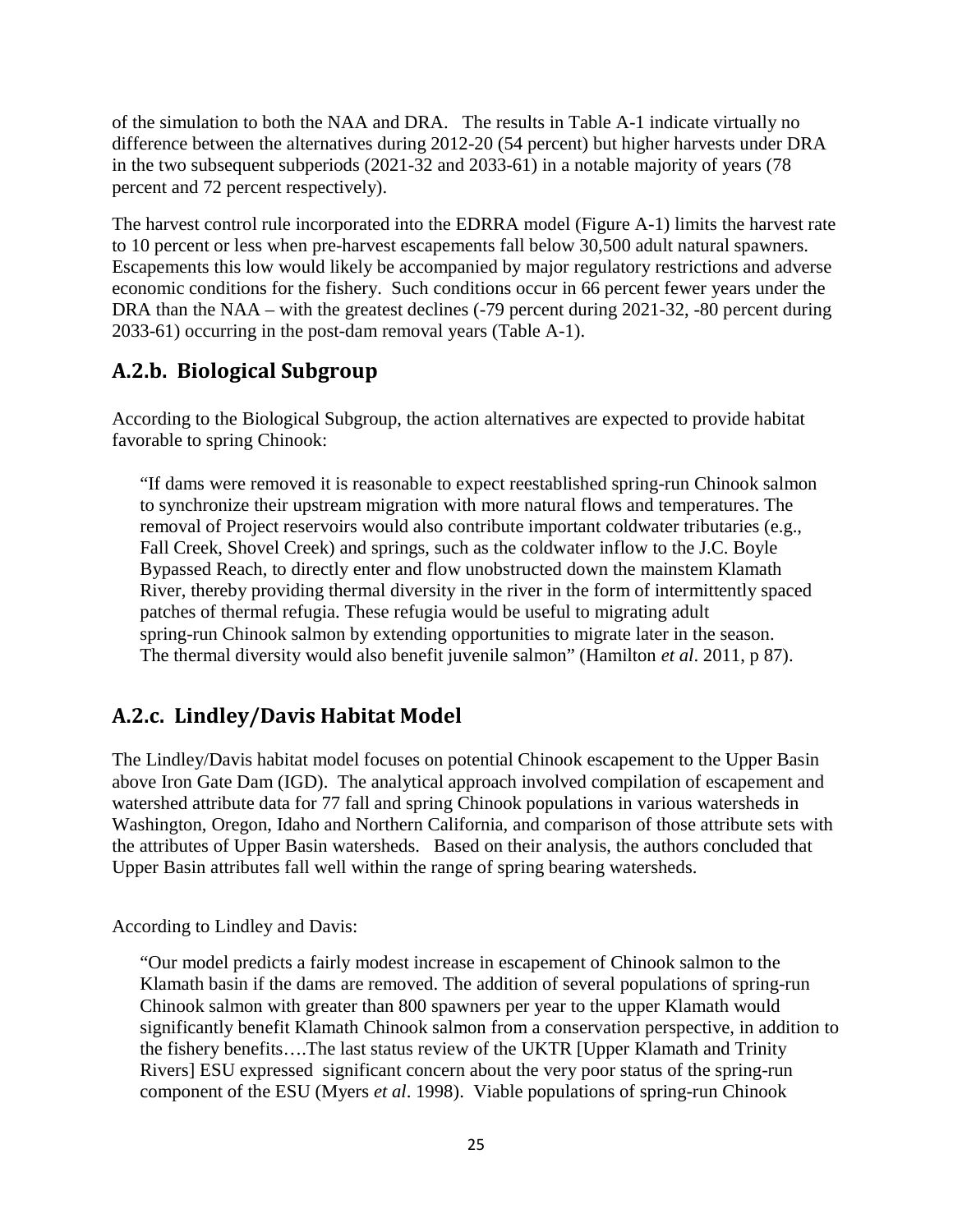salmon in the upper Klamath would increase the diversity and improve the spatial structure of the ESU, enhancing its viability (McElhaney *et al*., 2000) and improving the sustainability of the ESU into the uncertain future" (Lindley and Davis 2011, p 13).

#### **A.2.d. Chinook Expert Panel**

With regard to short term impacts of dam removal, the Chinook Expert Panel indicated that "Dam removal does not have a substantial multi-year adverse impact on mainstem Chinook salmon" (Goodman *et al.* 2011, p ii).

With regard to longer term effects, the Panel concluded that "The Proposed Action offers greater potential for increased harvest and escapement of Klamath Chinook salmon than the Current Conditions" (Goodman *et al*. 2011, p 16). More specifically, the Panel noted that

 $\ldots$ a substantial increase<sup>[3](#page-25-0)</sup> in Chinook salmon is possible in the reach between Iron Gate Dam and Keno Dam. A modest or substantial increase in Chinook upstream of Keno Dam is less certain. Within the range of pertinent uncertainties, it is possible that the increase in Chinook salmon upstream of Keno Dam could be large, but the nature of the uncertainties precludes attaching a probability to the prediction by the methods and information available to the Panel. The principal uncertainties fall into four classes: the wide range of variability in salmon runs in near-pristine systems, lack of detail and specificity about KBRA, uncertainty about an institutional framework for implementing KBRA in an adaptive fashion, and outstanding ecological uncertainties in the Klamath system that appear not to have been resolved by the available studies to date" (Goodman *et al*. 2011, p 7).

With regard to spring Chinook, the Panel noted:

"The prospects for the Proposed Action to provide a substantial positive effect for spring Chinook salmon is much more remote than for fall Chinook. The present abundance of spring Chinook salmon is exceptionally low and spawning occurs in only a few tributaries in the basin. Under the Proposed Action, the low abundance and productivity (return per spawner) of spring Chinook salmon will still limit recolonization of habitats upstream of IGD. Intervention would be needed to establish populations in the new habitats, at least initially. Harvests of spring Chinook salmon could occur only if spring Chinook salmon in new and old habitats survive at higher rates than at present. Therefore, habitat quality would need to be higher than at present, and KBRA actions would need to greatly improve survival of existing populations of spring Chinook salmon. Factors specifically affecting the survival of spring Chinook salmon have not been quantified" (Goodman *et al*. 2011, p 25).

<span id="page-25-0"></span><sup>-&</sup>lt;br>3 <sup>3</sup> The Panel defined the term 'substantial increase' to mean 'a number of fish that contributes more than a trivial amount to the population' and cited 10 percent of the average number of natural spawners or 10,000 fish as a rough approximation to what they mean by 'substantial'. As indicated in their report, "The Panel does not suggest that this figure is a likely increase or a minimum increase that is expected. It is only used as a benchmark for our discussions and to provide a basis for interpreting our response to the question" (Goodman *et al*. 2011, p 7, footnote 3).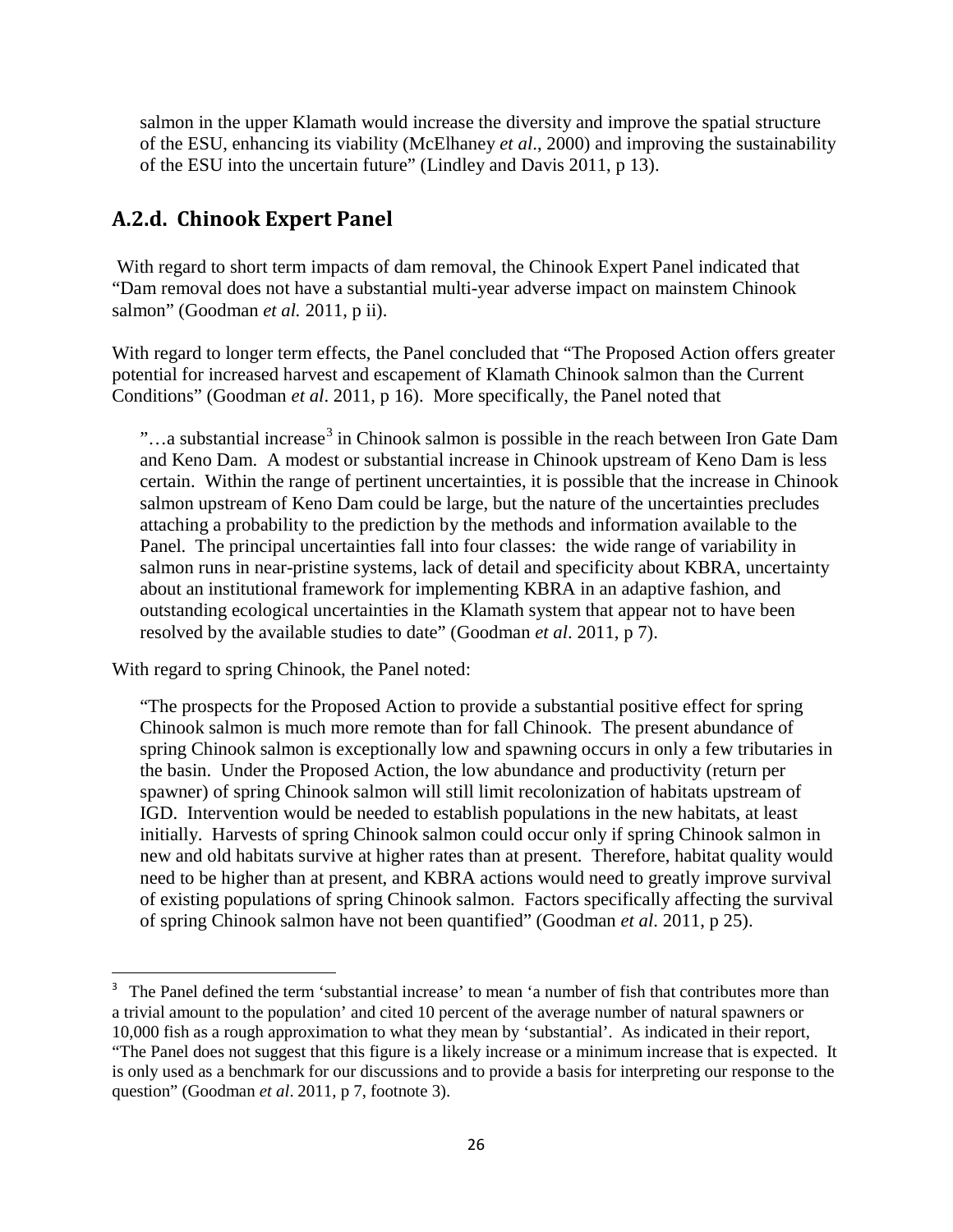#### **A.3. Steelhead**

Biological effects of the alternatives on Klamath River steelhead are evaluated on the basis of results of an Expert Panel convened in December 2010 to evaluate the effects of the alternatives on steelhead and coho (Dunne *et al*. 2011) and conclusions of the Biological Subgroup (Hamilton *et al*. 2011) regarding steelhead.

#### **A.3.a. Coho/Steelhead Expert Panel**

The Coho/Steelhead Expert Panel did not expect current conditions to be conducive to expansion of the steelhead fishery:

"Current Conditions will not, in the short to medium term, result in an expansion of the fishery. Projecting harvest under the Current Conditions depends on the fate of the hatcheries and specifics of harvest policies into the future, which are insufficiently defined at this time" (Dunne *et al*. 2011, p 58).

Dam removal activities are expected to be injurious to steelhead; however, these effects are expected to be short-term.

"The short-term effects of the sediment release will be sediment concentrations in the range of 1,000 to more than 10,000 milligrams per liter (mg/L), which will be injurious to upstream migrants of both species [coho and steelhead], and especially to any adult steelhead or 'half pounders' that hold or spawn in the mainstem. However, these high sediment concentrations are expected to occur for periods of a few months in the first two years after the beginning of reservoir lowering and sediment flushing. For a few years after that period, suspended sediment concentrations are expected to be higher than normal, especially in high flow conditions, but not injurious to fish" (Dunne *et al*. 2011, pp 18-19).

The Panel anticipates a long-term increase in abundance and distribution of steelhead under the action alternatives, provided certain conditions are met.

"If the Proposed Action is implemented effectively, and the other related actions occur [e.g., Total Maximum Daily Load (TMDL)], then the response of steelhead may be broader spatial distribution and increased numbers of individuals within the Klamath system. This assessment is based on the likelihood of steelhead being given access to substantial new habitat, steelhead being more tolerant than coho to warmer water, the fact that other similar species (resident redband/rainbow trout) are doing well in the upstream habitat, and that steelhead are currently at lower abundances than historical values but not yet rare" (Dunne *et al*. 2011, p ii-iii).

The Panel notes, however, that long-term positive effects are subject to a number of uncertainties:

"The Panel identified six principal obstacles to drawing convincing conclusions between the two alternatives: (1) insufficient specificity of the KBRA; uncertainties about (2) fish passage through Keno Reservoir and Upper Klamath Lake, (3) hatchery effects, (4) disease, and (5) water demand responses to KBRA; and (6) limited understanding about coho and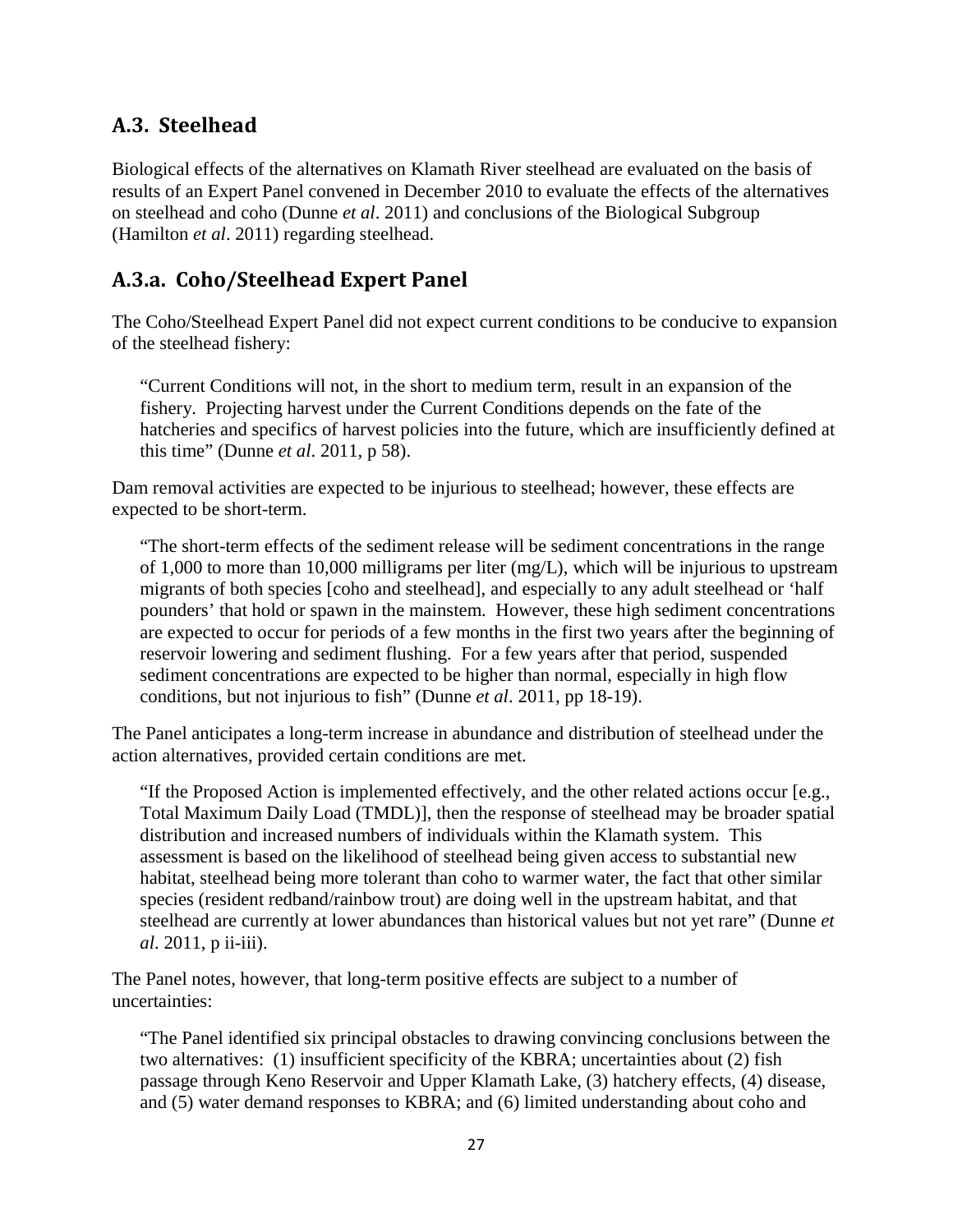steelhead abundances, migration patterns, and factors affecting survival at each life stage" (Dunne *et al.* 2011, p iii).

#### **A.3.b. Biological Subgroup**

The Biological Subgroup concluded that the action alternatives would likely lead to expansion of the steelhead fishery above the current dam sites.

"…it is likely that access under the without dams and with the KBRA management scenario would create a sport fishery for anadromous species, in particular steelhead, above IGD [Iron Gate Dam]" (Hamilton *et al*. 2011, p 68).

The Subgroup expects the action alternatives to be more beneficial to steelhead than to other anadromous species due to steelhead's habitat adaptability and disease resistance.

- "Because of their ability to navigate steeper gradient channels and spawn in smaller and intermittent streams (Platts and Partridge 1978), steelhead would realize the extent of anadromous habitat gain to a greater degree than other species" (Hamilton *et al*. 2011, p 51).
- "For steelhead, habitat above IGD [Iron Gate Dam] has the potential to increase returns by 6,800 to 20,000 spawners (Table 1). Disease problems in the Klamath River are far less likely to interfere with steelhead returns than with salmon returns, as Klamath steelhead trout are resistant to *C. Shasta* (Administrative Law Judge 2006)" (Hamilton *et al*. 2011, p 112).

#### **A.4. Pacific Lamprey**

Biological effects of the alternatives on Pacific lamprey are evaluated on the basis of results of an Expert Panel convened in July 2010 to evaluate the effects of the alternatives on that species (Close *et al*. 2010). The Panel distinguished between short and long term effects and effects downstream and upstream of Keno Dam.

The Panel expects the short-term adverse effects of sedimentation associated with dam removal to be minimal:

"Pacific lamprey larvae utilize soft fine substrate for approximately 4-6 years in freshwater streams. Because they live burrowed in the soft sediments, there will likely be minimal increases in larval mortality rates of existing Pacific lamprey larvae in the mainstem Klamath River after dam removal. The larvae will likely relocate or adjust their burrow tubes to maximize feeding and respiration" (Close *et al*. 2010, p 33).

The Panel also considered long term effects, distinguishing between areas downstream and upstream of Keno Dam. While noting a potential 14 percent increase in Pacific lamprey habitat downstream of Keno, the Panel indicated that harvest potential would be somewhat less:

"However, larval habitat quality in the reach between Iron Gate Dam and Keno Dam will be less desirable than in downstream reaches currently available to anadromous lamprey,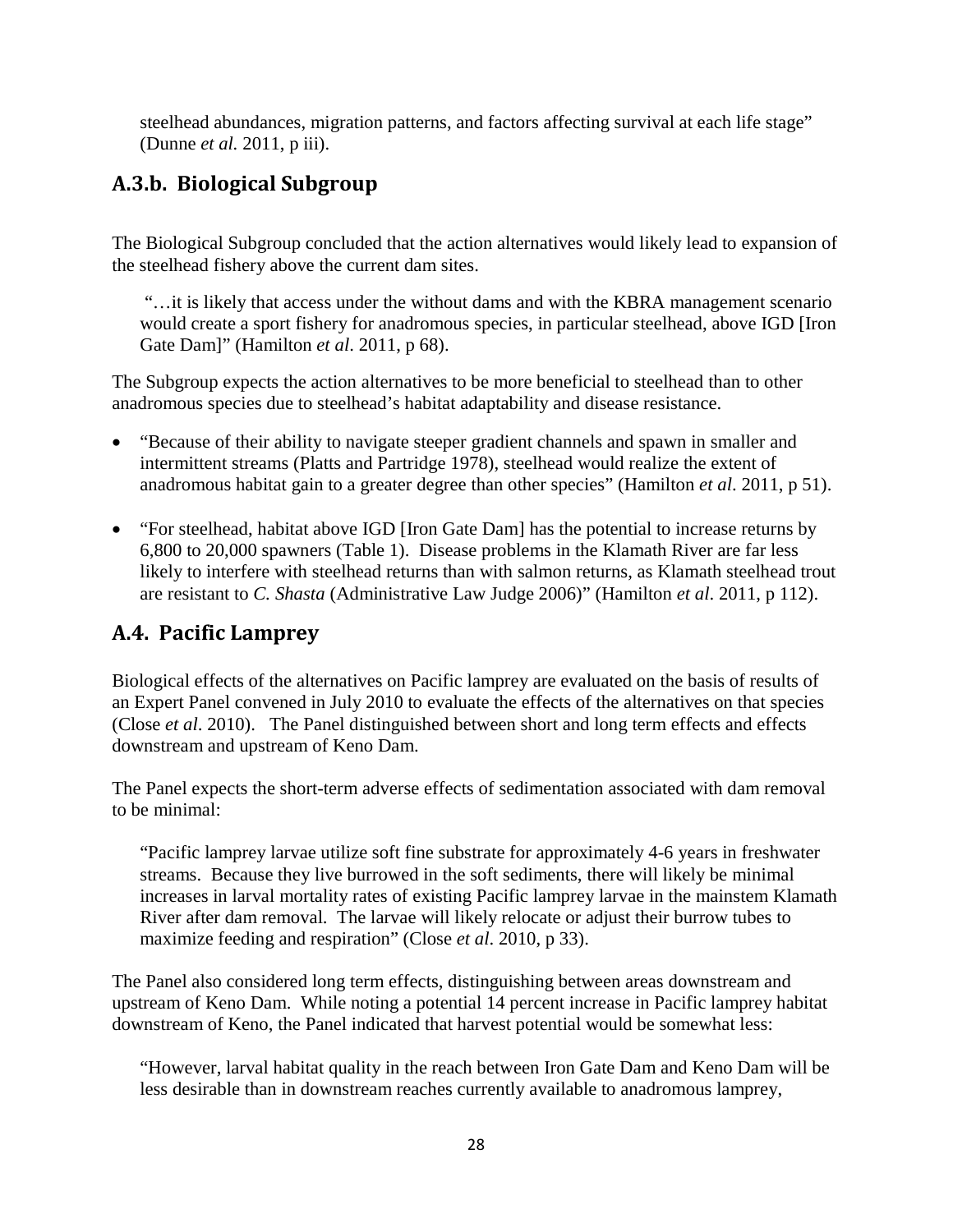making the increase in lamprey production as the result of dam removal and KBRA in this reach alone less than 14 percent. When also considering that Conditions without Dams and with the KBRA might lead to an increase in productivity below Iron Gate Dam also (due to a potential increase in spawning habitat upstream of Iron Gate Dam and reestablishment of natural sediment dynamics downstream of Iron Gate Dam), the Panel then roughly estimated that there might be a total increase of production of outmigrant lamprey (and hence harvest potential) in the range of 1 to 10 percent relative to Conditions with Dams. Within the range of 1 to 10 percent, the production of lamprey in this extended range downstream of Keno Dam will depend on the survival of adults in the ocean and the success of the KBRA (Close *et al*. 2010, pp 45-46).

The Panel also noted the potential for Pacific lamprey to colonize the area above Keno Dam:

"This area [upstream of Keno] was historically accessible to anadromous fishes, but the historical occurrence of Pacific lamprey is unresolved and investigations have only confirmed Pacific lamprey up to at least Spencer Creek. Nevertheless, improvements to fish passage scheduled for Keno Dam may open the upper Klamath River Basin to Pacific lamprey irrespective of their historical occurrence<sup>[4](#page-28-0)</sup>....but the Panel does not know to what extent or over what time frame such increases could translate into increased harvest potential" (Close *et al*. 2010, p 46).

#### **A.5. Suckers**

Lost River suckers (LRS) and shortnose suckers (SNS) were listed as 'endangered' in 1988: Biological effects of the alternatives on these two species are evaluated on the basis of results of an Expert Panel convened in August 2010 to evaluate the effects of the alternatives on resident fish (suckers and redband trout) (Buchanan *et al*. 2011).

The Resident Fish Expert Panel expressed serious concerns about the status of both LRS and SNS:

"Available data show that both LRS and SNS are declining under current conditions and that they could become extinct in the near future unless a major recruitment event occurs soon" (Buchanan *et al*. 2011, p 76). Given these circumstances, harvest opportunities are precluded: "With declining populations under the current conditions, there are no opportunities for tribal or recreational harvest" (Buchanan et *al*. 2011, p 71).

<span id="page-28-0"></span> $\frac{1}{4}$ <sup>4</sup> Larval pheromones that guide lamprey to a given river are not species-specific. Thus Pacific lamprey could potentially colonize an area not previously occupied based on pheromones emitted by other lamprey populations that inhabit that area (Close *et al*. 2010, p 32).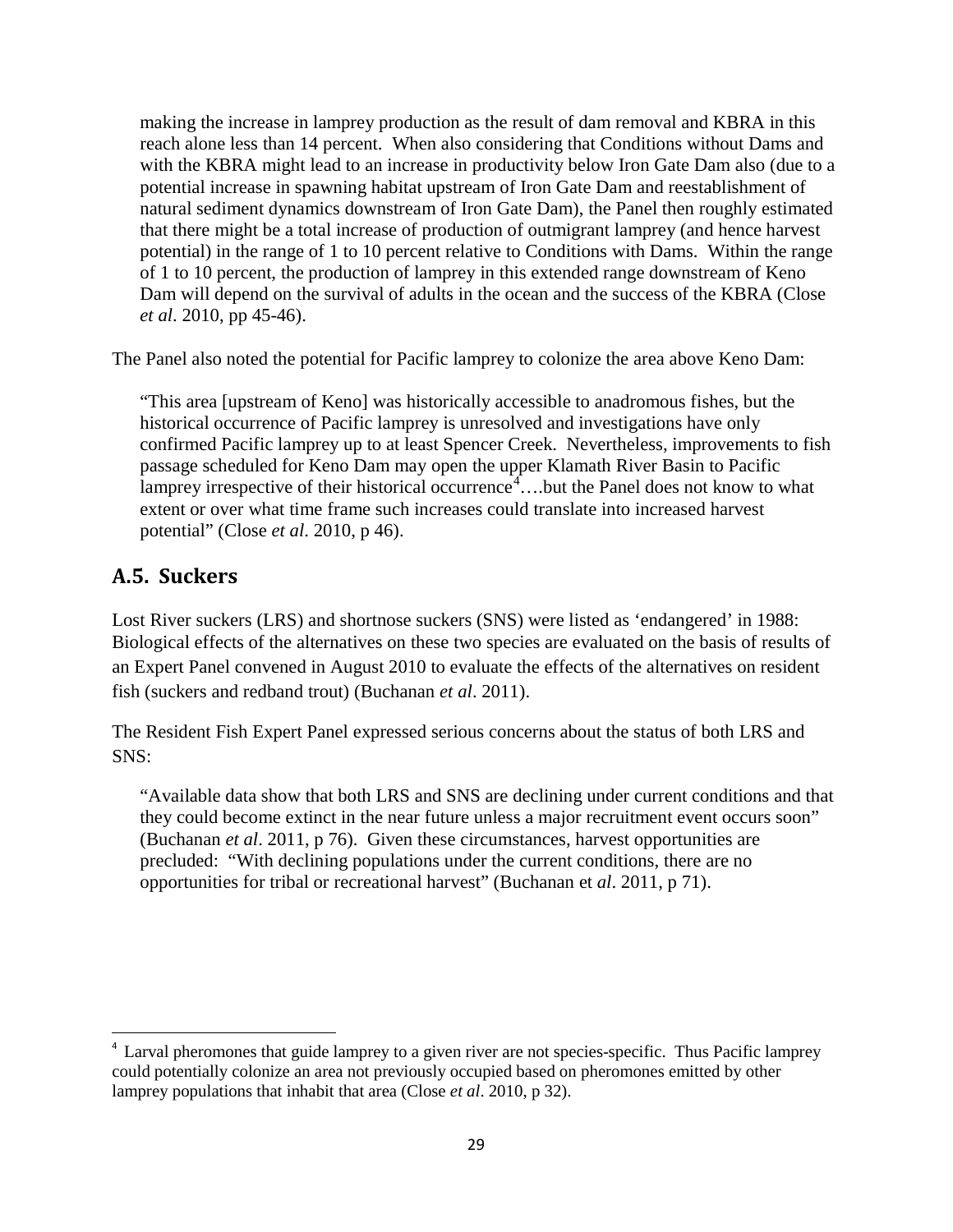The Panel notes that dam removal may negatively impact resident species below Iron Gate Dam but that this effect will likely be short-lived:

"Immediately after dam removal, high suspended sediments may adversely affect resident species located below and near Iron Gate Dam, but the resident fish abundances are likely to quickly recover and increase as the resident fish population moves into the dam removal reach" (Buchanan *et al*. 2011, p 70).

The Panel anticipates the possibility of future harvest under the action alternatives, but cautions that such harvest should not occur until a long-term positive trajectory has been established for the sucker populations.

"Under KBRA, populations are likely to increase beginning about 2022 based on increased survival of larval and juvenile suckers and recruitment of new adult year classes….However, until population monitoring indicates an upward trend in the population over at least a decade with major recruitment events and multiple age classes, harvest would reduce or negate population growth. Since suckers have high reproductive potential, population numbers can increase rapidly if favorable conditions are reestablished. For instance, from the late 1980s until the mid 1990s LRS and SNS populations increased from a few thousand to upwards of 100,000. However, if unfavorable conditions return, then numbers can crash to unsustainable levels as demonstrated in the 2002-2007 period. Therefore, these short-term rapid increases should not be used as a basis for establishing harvest of these species. Harvest other than ceremonial tribal harvest should only occur after a sustained population growth can be shown over a period of decades" (Buchanan *et al*. 2011, pp 71-72).

#### **A.6. Redband Trout**

The Resident Fish Expert Panel was convened in August 2010 to evaluate the effects of the no action and action alternatives on resident fish, including redband/rainbow trout and sucker species. The Panel distinguished the effects in two locations; (i) above Keno Dam in Upper Klamath Lake and the lower Williamson and Wood Rivers, and (ii) below Keno Dam in the Keno Reach of the Klamath River.

The Panel expected redband trout populations to be stable under the no action alternative:

Above Keno Dam: "Under the Current Conditions with Dams, distribution and abundance of Lake/River redband/rainbow trout is expected to remain stable…." (Buchanan *et al*. 2011, p 72).

Below Keno Dam: "Under current conditions the population of redband/rainbow trout, and therefore the harvest level, in the area immediately downstream of Keno Dam (in the freeflowing 5.9 mi or 9.5 km) is influenced by adverse water quality but the population appears to be stable…." (Buchanan *et al*. 2011, p 73).

The Resident Fish Expert Panel predicted marked improvement in the redband trout fishery under the action alternative both above and below Keno Dam: